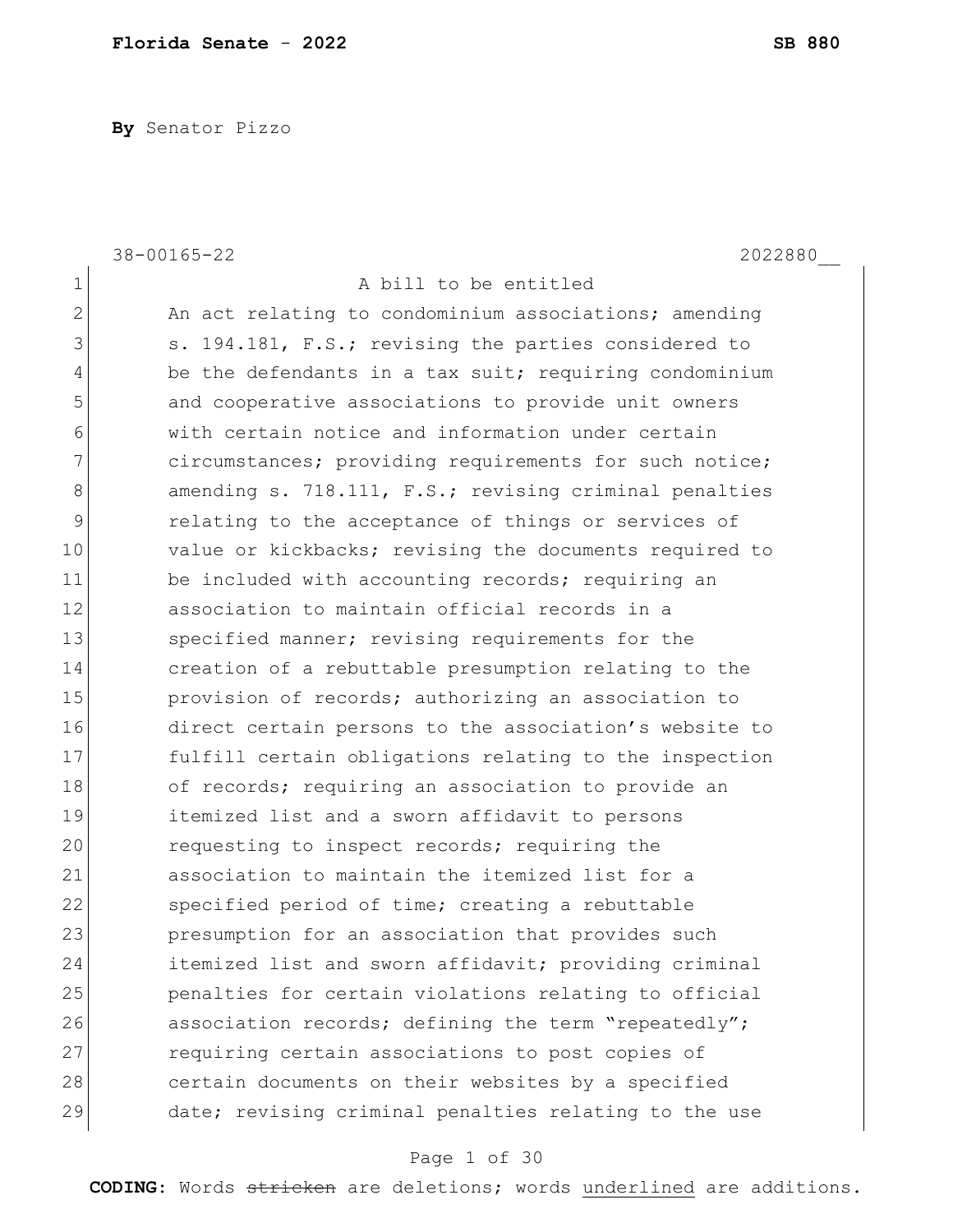|    | 2022880<br>$38 - 00165 - 22$                                     |
|----|------------------------------------------------------------------|
| 30 | of association debit cards; defining the term "lawful            |
| 31 | obligation of the association"; creating s. 718.1285,            |
| 32 | F.S.; specifying acts that comprise fraudulent voting            |
| 33 | activities relating to association elections;                    |
| 34 | providing criminal penalties; amending s. 718.501,               |
| 35 | F.S.; revising the jurisdiction of the Division of               |
| 36 | Florida Condominiums, Timeshares, and Mobile Homes of            |
| 37 | the Department of Business and Professional Regulation           |
| 38 | with regard to investigating complaints; defining the            |
| 39 | term "financial issue"; authorizing the division to              |
| 40 | adopt rules; providing an effective date.                        |
| 41 |                                                                  |
| 42 | Be It Enacted by the Legislature of the State of Florida:        |
| 43 |                                                                  |
| 44 | Section 1. Paragraph (c) of subsection (2) of section            |
| 45 | 194.181, Florida Statutes, is amended to read:                   |
| 46 | 194.181 Parties to a tax suit.-                                  |
| 47 | $(2)$ (c)1. In any case brought by the property appraiser        |
| 48 | under s. $194.036(1)$ (a) or (b) relating to a value adjustment  |
| 49 | board decision on a single joint petition filed by a condominium |
| 50 | or cooperative association under s. 194.011(3), the association  |
| 51 | and all unit owners included in the single joint petition are    |
| 52 | the party defendants the association is the only required party  |
| 53 | defendant. The individual unit or parcel owners are not required |
| 54 | to be named as parties.                                          |
| 55 | 2. The condominium or cooperative association must provide       |
| 56 | unit or parcel owners with notice of the property appraiser's    |
| 57 | complaint and advise the unit or parcel owners that they may     |
| 58 | elect to:                                                        |

# Page 2 of 30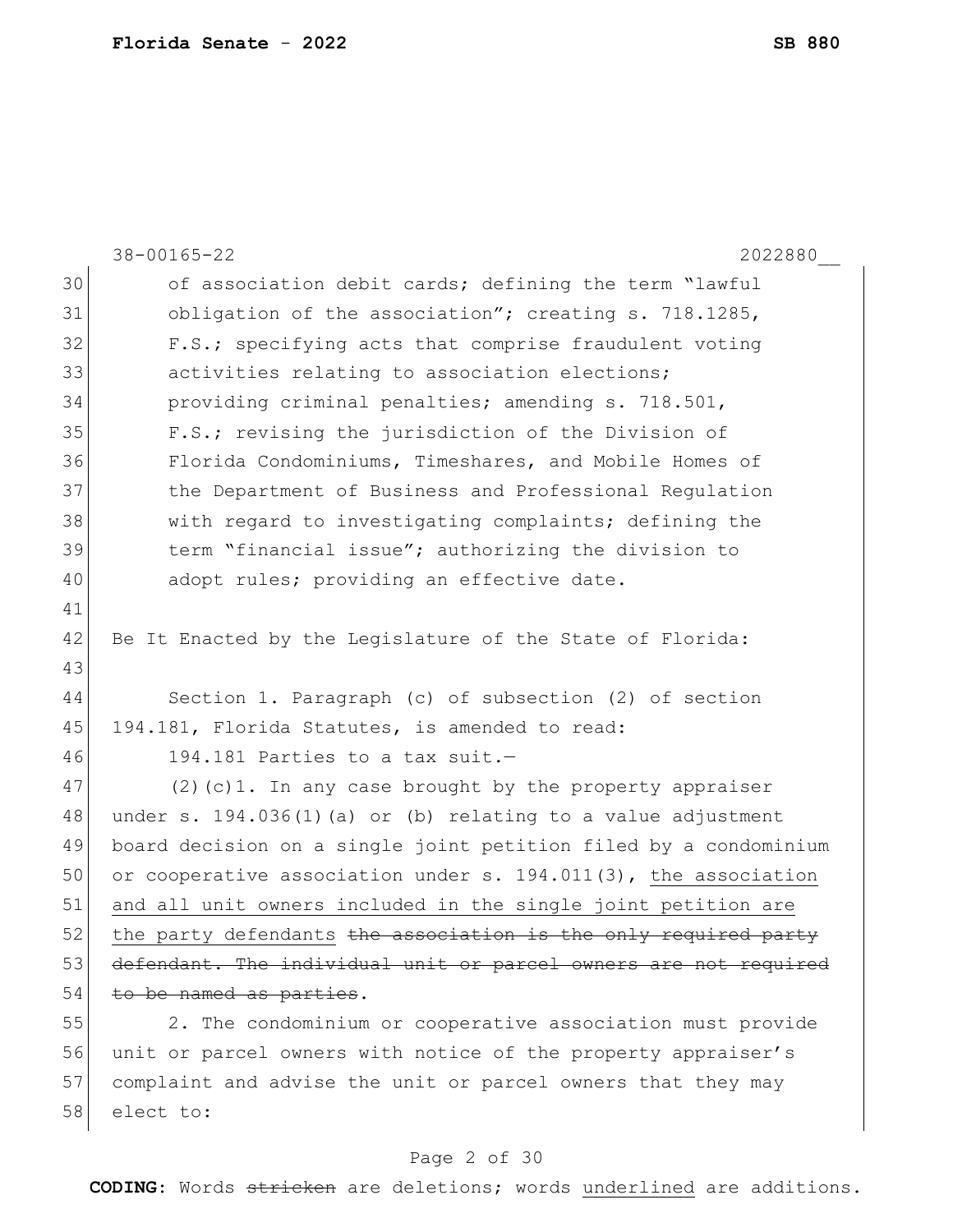```
38-00165-22 2022880__
59 a. Retain their own counsel to defend the appeal for their
60 units or parcels;
61 b. Choose not to defend the appeal; or
62 c. Be represented together with other unit owners in the
63 response or answer filed by the association.
64 3. The notice required in subparagraph 2. must be 
65 electronically transmitted, hand delivered, or sent by certified
66 mail, return receipt requested, to unit owners except that such
67 notice may be electronically transmitted to a unit or parcel
68 owner who has expressly consented in writing to receiving such
69 notices through electronic transmission. Additionally, the
70 notice must be posted conspicuously on the condominium or 
71 cooperative property, if applicable, in the same manner as
72 notices of board meetings under ss. 718.112(2) and 719.106(1). 
73 The association must provide at least 14 days for a unit or
74 parcel owner to respond to the notice. Any unit or parcel owner 
75 who does not respond to the association's notice will be
76 represented by the association.
77 4. If requested by a unit or parcel owner, the tax
78 collector shall accept payment of the estimated amount in 
79 controversy, as determined by the tax collector, as to that unit 
80 or parcel, whereupon the unit or parcel shall be released from
81 any lis pendens and the unit or parcel owner may elect to remain
82 in or be dismissed from the action.
83 Section 2. Paragraphs (a) and (d) of subsection (1),
84 paragraphs (a), (b), (c), and (g) of subsection (12), and
85 paragraph (b) of subsection (15) of section 718.111, Florida
86 Statutes, are amended to read:
```
 $87$   $718.111$  The association.

#### Page 3 of 30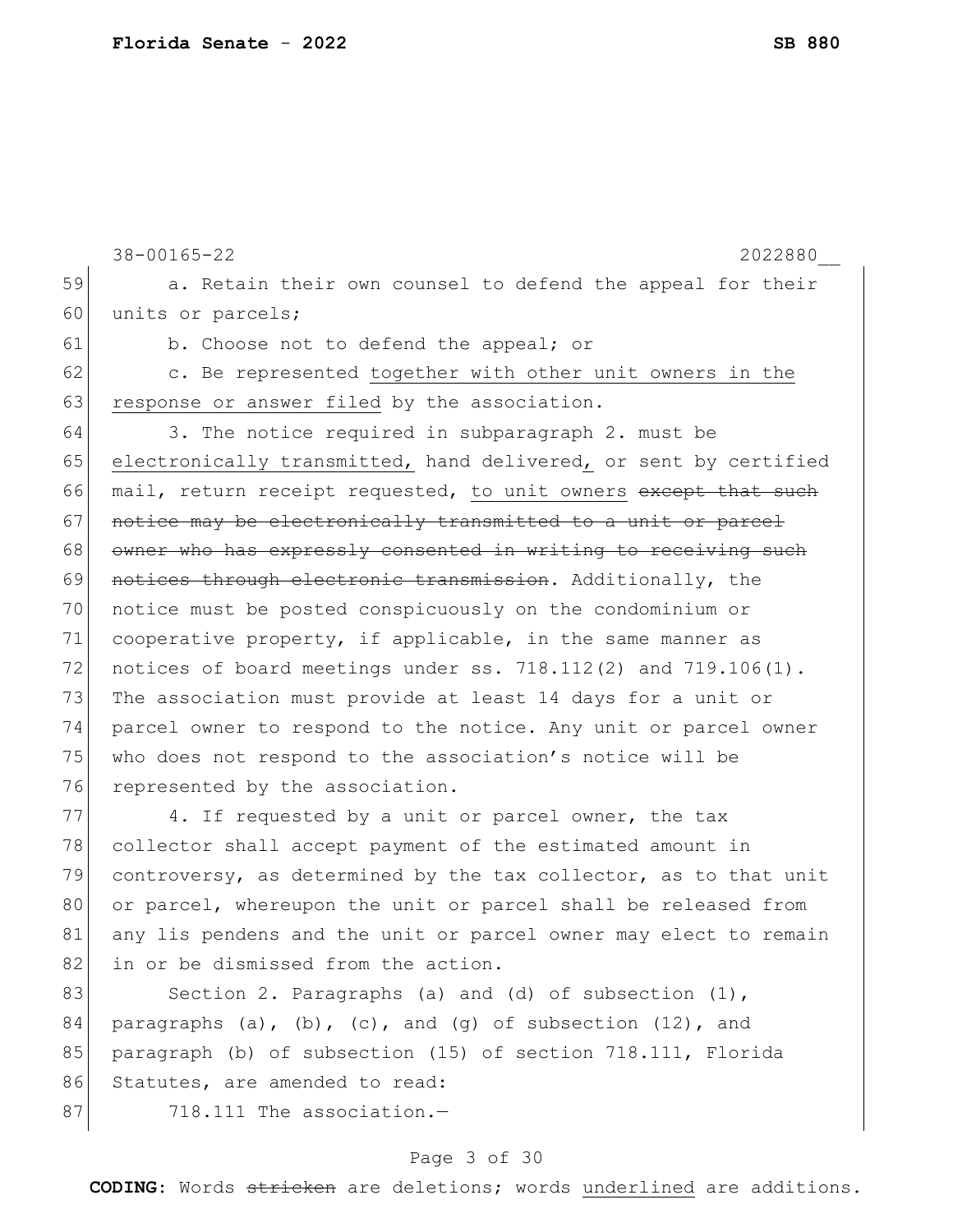88 (1) CORPORATE ENTITY. 89 (a) The operation of the condominium shall be by the 90 association, which must be a Florida corporation for profit or a 91 Florida corporation not for profit. However, any association 92 which was in existence on January 1, 1977, need not be 93 incorporated. The owners of units shall be shareholders or 94 members of the association. The officers and directors of the 95 association have a fiduciary relationship to the unit owners. It 96 is the intent of the Legislature that nothing in this paragraph 97 shall be construed as providing for or removing a requirement of 98 a fiduciary relationship between any manager employed by the 99 association and the unit owners. An officer, director, or 100 manager may not solicit, offer to accept, or accept any thing or 101 service of value or kickback for which consideration has not 102 been provided for his or her own benefit or that of his or her 103 immediate family, from any person providing or proposing to 104 provide goods or services to the association. Any such officer, 105 director, or manager who knowingly so solicits, offers to 106 accept, or accepts any thing or service of value or kickback 107 commits a felony of the third degree, punishable as provided in 108 s. 775.082, s. 775.083, or s. 775.084, and is subject to a civil 109 penalty pursuant to s. 718.501(1)(d) and, if applicable, a 110 criminal penalty as provided in paragraph (d). However, this 111 paragraph does not prohibit an officer, director, or manager 112 from accepting services or items received in connection with 113 trade fairs or education programs. An association may operate 114 more than one condominium.

115 (d) As required by s. 617.0830, an officer, director, or 116 agent shall discharge his or her duties in good faith, with the

## Page 4 of 30

**CODING**: Words stricken are deletions; words underlined are additions.

38-00165-22 2022880\_\_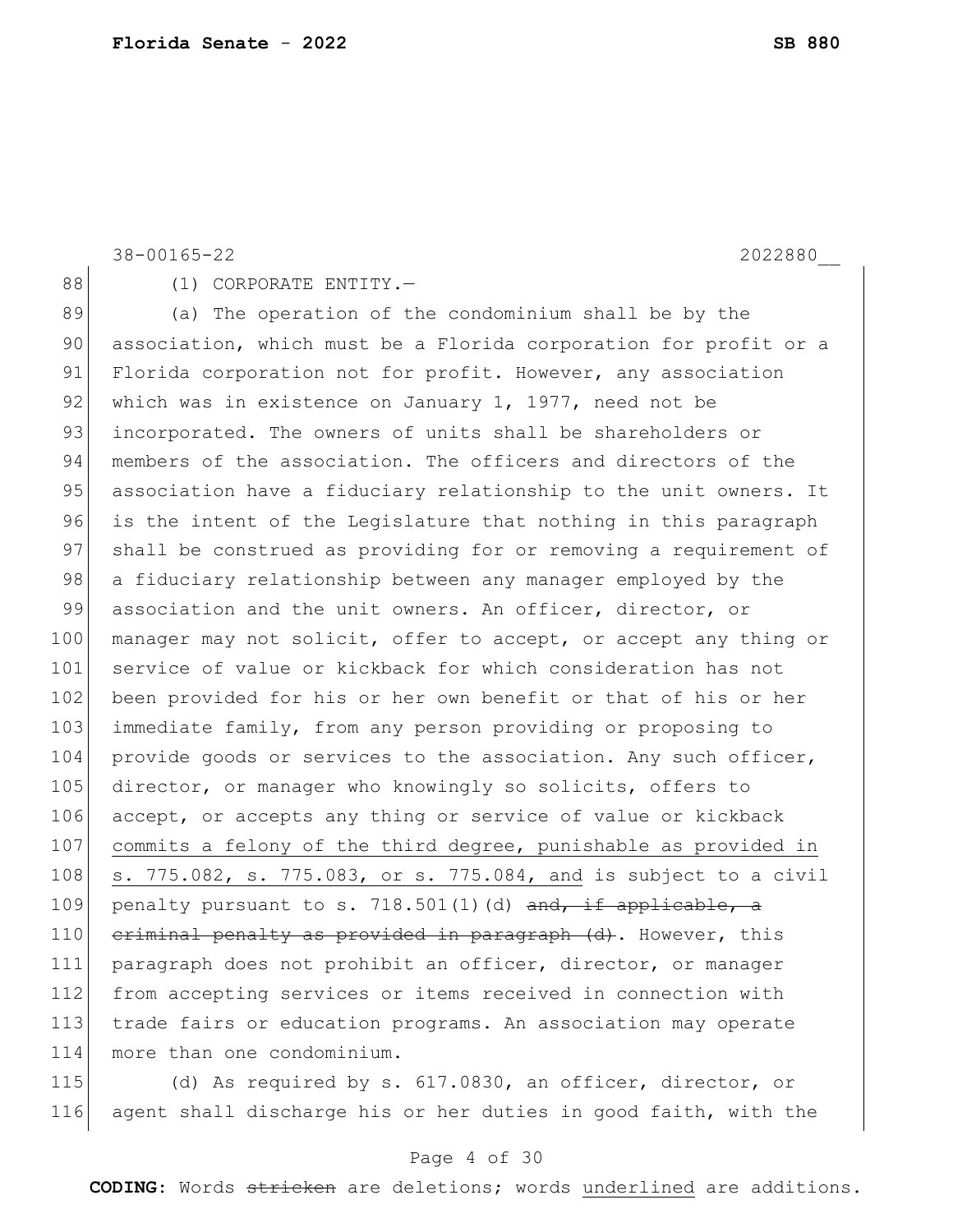38-00165-22 2022880\_\_ 117 care an ordinarily prudent person in a like position would 118 exercise under similar circumstances, and in a manner he or she 119 reasonably believes to be in the interests of the association. 120 An officer, director, or agent shall be liable for monetary 121 damages as provided in s. 617.0834 if such officer, director, or 122 agent breached or failed to perform his or her duties and the 123 breach of, or failure to perform, his or her duties constitutes 124 a violation of criminal law as provided in s. 617.0834; 125 constitutes a transaction from which the officer or director 126 derived an improper personal benefit, either directly or 127 indirectly; or constitutes recklessness or an act or omission  $128$  that was in bad faith, with malicious purpose, or in a manner 129 exhibiting wanton and willful disregard of human rights, safety, 130 or property. Forgery of a ballot envelope or voting certificate 131 used in a condominium association election is punishable as 132 provided in s. 831.01, the theft or embezzlement of funds of a 133 condominium association is punishable as provided in s. 812.014, 134 and the destruction of or the refusal to allow inspection or 135 copying of an official record of a condominium association that 136 is accessible to unit owners within the time periods required by 137 general law in furtherance of any crime is punishable as 138 tampering with physical evidence as provided in s. 918.13 or as 139 obstruction of justice as provided in chapter 843. An officer or 140 director charged by information or indictment with a crime 141 referenced in this paragraph must be removed from office, and 142 the vacancy shall be filled as provided in s.  $718.112(2)(d)2$ . 143 until the end of the officer's or director's period of 144 suspension or the end of his or her term of office, whichever 145 occurs first. If a criminal charge is pending against the

# Page 5 of 30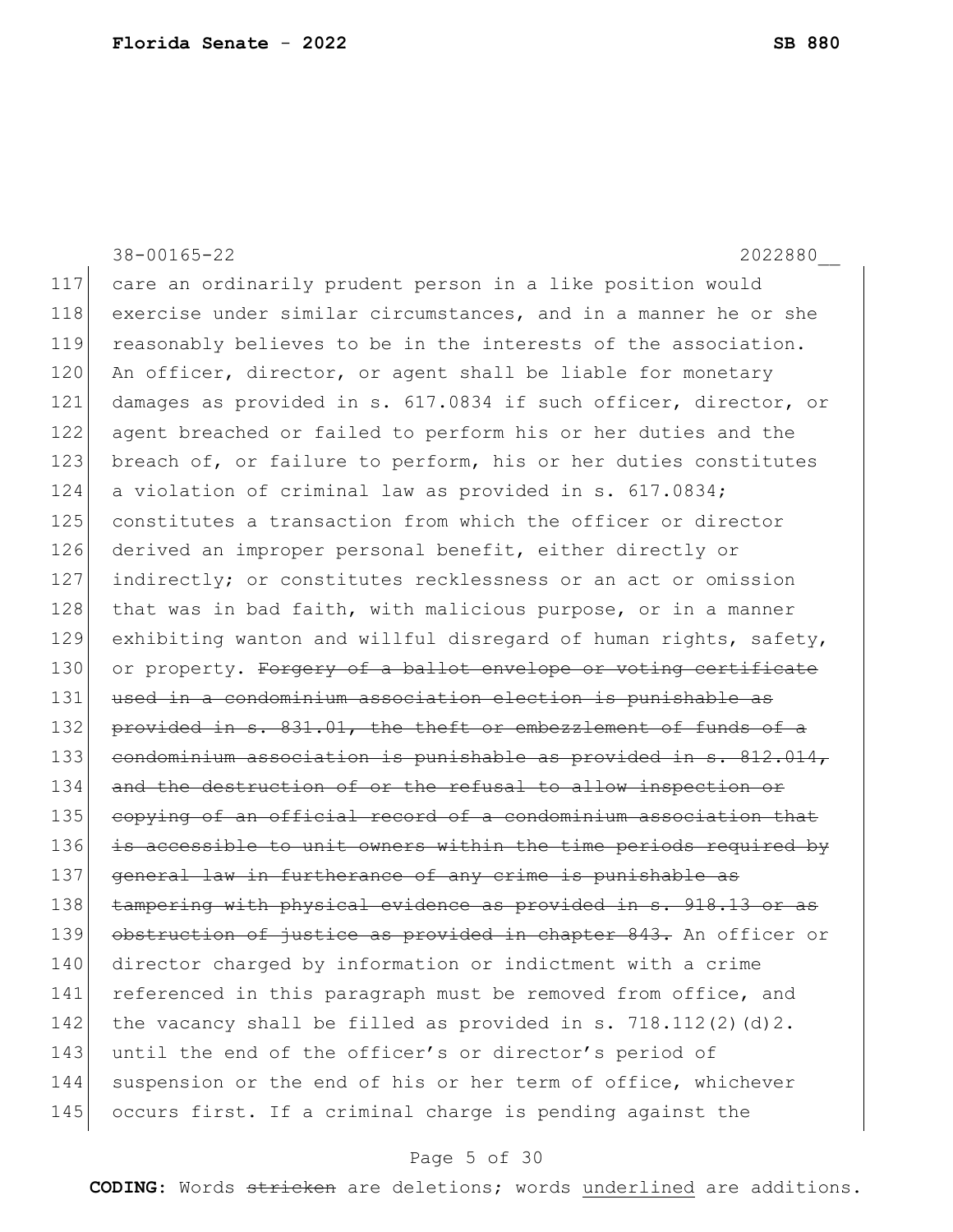|     | $38 - 00165 - 22$<br>2022880                                     |
|-----|------------------------------------------------------------------|
| 146 | officer or director, he or she may not be appointed or elected   |
| 147 | to a position as an officer or a director of any association and |
| 148 | may not have access to the official records of any association,  |
| 149 | except pursuant to a court order. However, if the charges are    |
| 150 | resolved without a finding of quilt, the officer or director     |
| 151 | must be reinstated for the remainder of his or her term of       |
| 152 | office, if any.                                                  |
| 153 | (12) OFFICIAL RECORDS.-                                          |
| 154 | (a) From the inception of the association, the association       |
| 155 | shall maintain each of the following items, if applicable, which |
| 156 | constitutes the official records of the association:             |
| 157 | 1. A copy of the plans, permits, warranties, and other           |
| 158 | items provided by the developer under s. 718.301(4).             |
| 159 | 2. A photocopy of the recorded declaration of condominium        |
| 160 | of each condominium operated by the association and each         |
| 161 | amendment to each declaration.                                   |
| 162 | 3. A photocopy of the recorded bylaws of the association         |
| 163 | and each amendment to the bylaws.                                |
| 164 | 4. A certified copy of the articles of incorporation of the      |
| 165 | association, or other documents creating the association, and    |
| 166 | each amendment thereto.                                          |
| 167 | 5. A copy of the current rules of the association.               |
| 168 | 6. A book or books that contain the minutes of all meetings      |
| 169 | of the association, the board of administration, and the unit    |
| 170 | owners.                                                          |
| 171 | 7. A current roster of all unit owners and their mailing         |
| 172 | addresses, unit identifications, voting certifications, and, if  |
| 173 | known, telephone numbers. The association shall also maintain    |
| 174 | the e-mail addresses and facsimile numbers of unit owners        |
|     | Page 6 of 30                                                     |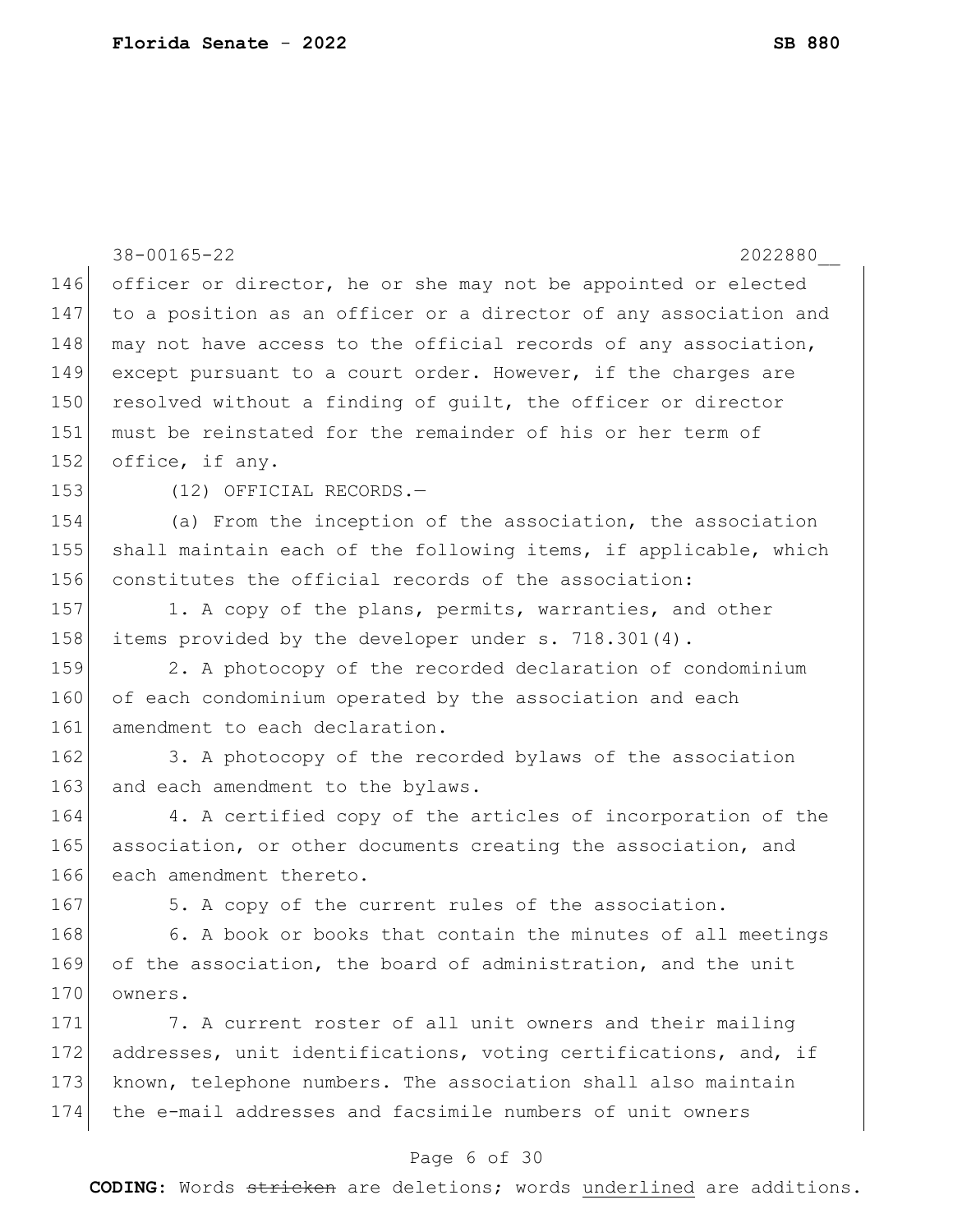|     | $38 - 00165 - 22$<br>2022880                                     |
|-----|------------------------------------------------------------------|
| 175 | consenting to receive notice by electronic transmission. The e-  |
| 176 | mail addresses and facsimile numbers are not accessible to unit  |
| 177 | owners if consent to receive notice by electronic transmission   |
| 178 | is not provided in accordance with sub-subparagraph $(c) 5.e.$   |
| 179 | (c) 3.e. However, the association is not liable for an           |
| 180 | inadvertent disclosure of the e-mail address or facsimile number |
| 181 | for receiving electronic transmission of notices.                |
| 182 | 8. All current insurance policies of the association and         |
| 183 | condominiums operated by the association.                        |
| 184 | 9. A current copy of any management agreement, lease, or         |
| 185 | other contract to which the association is a party or under      |
| 186 | which the association or the unit owners have an obligation or   |
| 187 | responsibility.                                                  |
| 188 | 10. Bills of sale or transfer for all property owned by the      |
| 189 | association.                                                     |
| 190 | 11. Accounting records for the association and separate          |
| 191 | accounting records for each condominium that the association     |
| 192 | operates. Any person who knowingly or intentionally defaces or   |
| 193 | destroys such records, or who knowingly or intentionally fails   |
| 194 | to create or maintain such records, with the intent of causing   |
| 195 | harm to the association or one or more of its members, is        |
| 196 | personally subject to a civil penalty pursuant to s.             |
| 197 | 718.501(1)(d). The accounting records must include, but are not  |
| 198 | limited to:                                                      |
| 199 | a. Accurate, itemized, and detailed records of all receipts      |
| 200 | and expenditures.                                                |
| 201 | b. A current account and a monthly, bimonthly, or quarterly      |
| 202 | statement of the account for each unit designating the name of   |
| 203 | the unit owner, the due date and amount of each assessment, the  |

# Page 7 of 30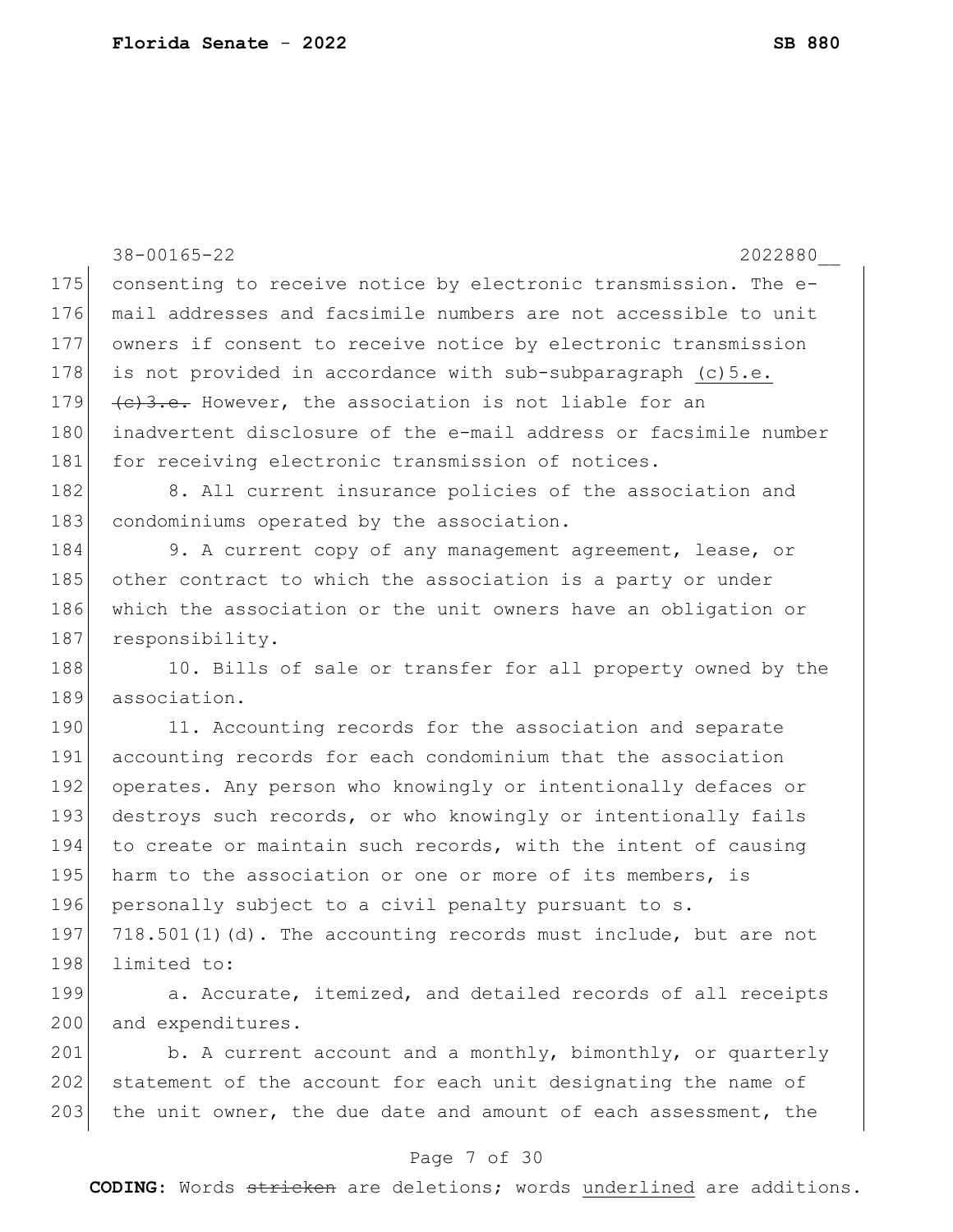|     | $38 - 00165 - 22$<br>2022880                                     |
|-----|------------------------------------------------------------------|
| 204 | amount paid on the account, and the balance due.                 |
| 205 | c. All audits, reviews, accounting statements, and               |
| 206 | financial reports of the association or condominium.             |
| 207 | d. All contracts for work to be performed. Bids for work to      |
| 208 | be performed are also considered official records and must be    |
| 209 | maintained by the association for at least 1 year after receipt  |
| 210 | of the bid.                                                      |
| 211 | e. All bank statements, canceled checks, and credit card         |
| 212 | statements.                                                      |
| 213 | f. All invoices, transaction receipts, deposit slips, or         |
| 214 | other underlying documentation that substantiates any receipt or |
| 215 | expenditure of funds by the association.                         |
| 216 | 12. Ballots, sign-in sheets, voting proxies, and all other       |
| 217 | papers and electronic records relating to voting by unit owners, |
| 218 | which must be maintained for 1 year from the date of the         |
| 219 | election, vote, or meeting to which the document relates,        |
| 220 | notwithstanding paragraph (b).                                   |
| 221 | 13. All rental records if the association is acting as           |
| 222 | agent for the rental of condominium units.                       |
| 223 | 14. A copy of the current question and answer sheet as           |
| 224 | described in s. 718.504.                                         |
| 225 | 15. A copy of the inspection report as described in s.           |
| 226 | $718.301(4)(p)$ .                                                |
| 227 | 16. Bids for materials, equipment, or services.                  |
| 228 | 17. All affirmative acknowledgments made pursuant to s.          |
| 229 | $718.121(4)(c)$ .                                                |
| 230 | 18. All other written records of the association not             |
| 231 | specifically included in the foregoing which are related to the  |
| 232 | operation of the association.                                    |
|     |                                                                  |

# Page 8 of 30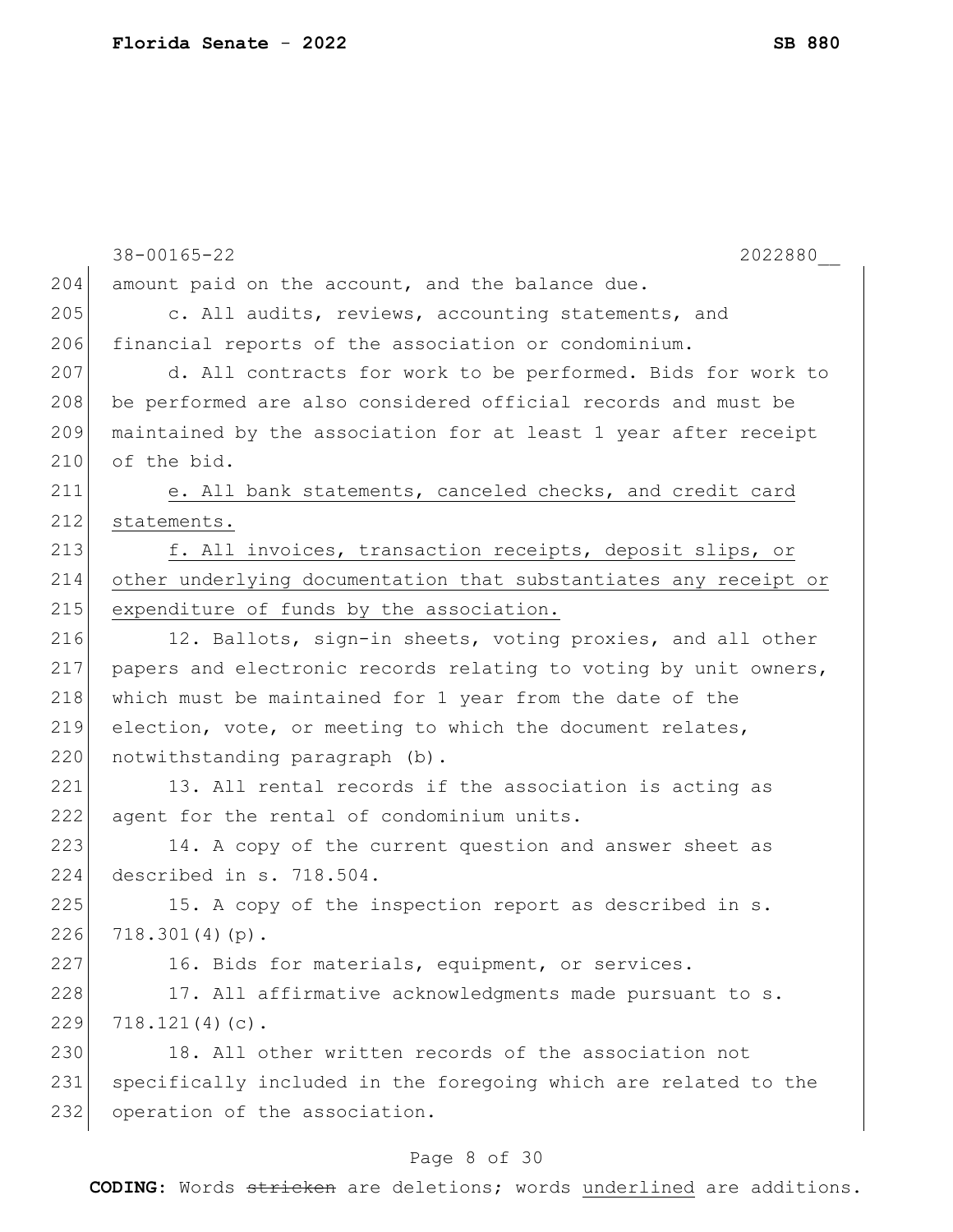38-00165-22 2022880\_\_ (b) The official records specified in subparagraphs (a)1.- 6. must be permanently maintained from the inception of the 235 association. Bids for work to be performed or for materials, equipment, or services must be maintained for at least 1 year after receipt of the bid. All other official records must be 238 maintained within the state for at least 7 years, unless otherwise provided by general law. All official records must be maintained in a manner and format prescribed by division rule so 241 that they are easily accessible for inspection. The records of 242 the association shall be made available to a unit owner within 243 45 miles of the condominium property or within the county in which the condominium property is located within 10 working days 245 after receipt of a written request by the board or its designee. 246 However, such distance requirement does not apply to an association governing a timeshare condominium. This paragraph 248 may be complied with by having a copy of the official records of the association available for inspection or copying on the 250 condominium property or association property, or the association may offer the option of making the records available to a unit owner electronically via the Internet or by allowing the records to be viewed in electronic format on a computer screen and printed upon request. The association is not responsible for the use or misuse of the information provided to an association member or his or her authorized representative in compliance with this chapter unless the association has an affirmative duty 258 not to disclose such information under this chapter.  $(c)$ 1.a. The official records of the association are open to

260 inspection by any association member or the authorized 261 representative of such member at all reasonable times. The right

# Page 9 of 30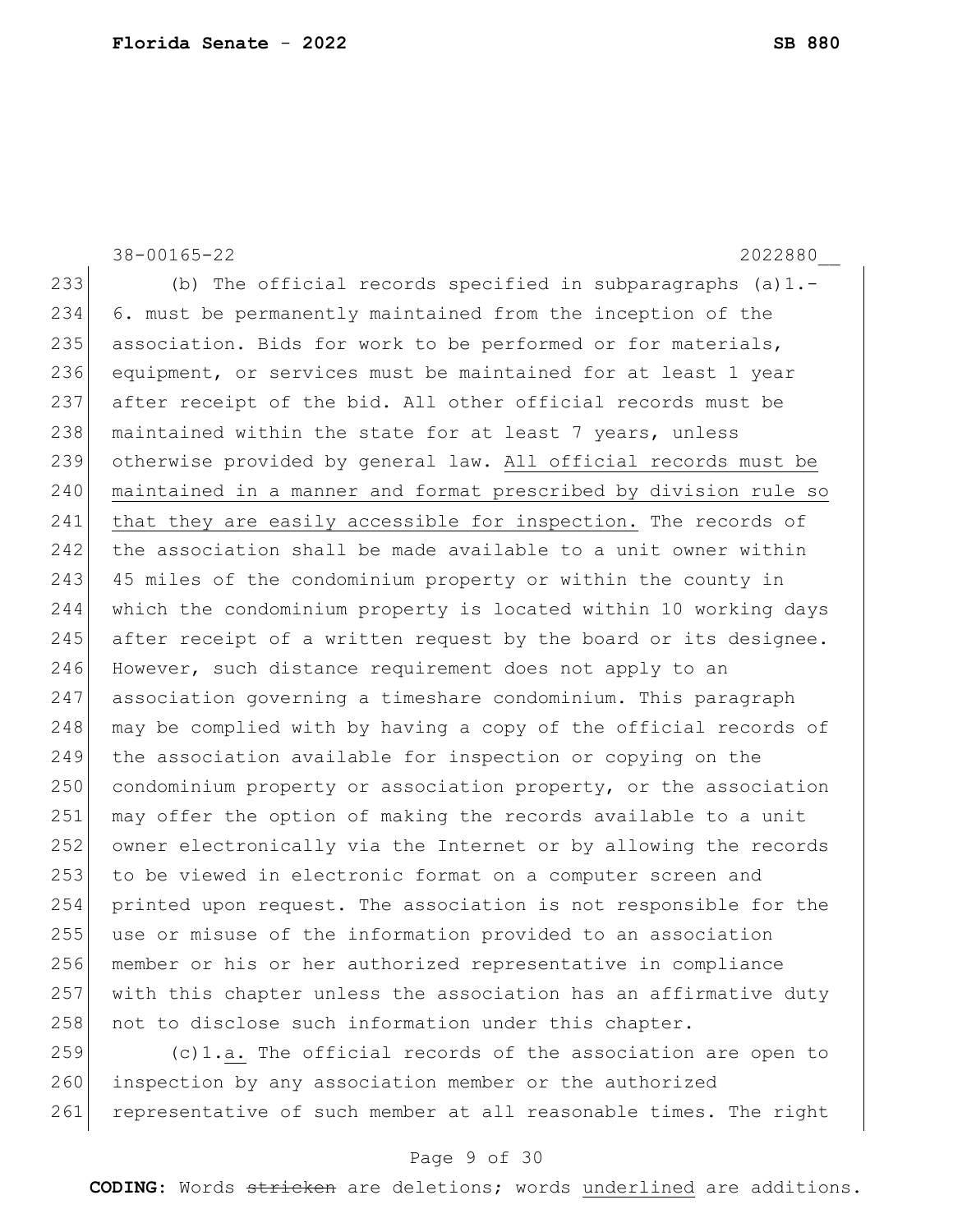38-00165-22 2022880\_\_ 262 to inspect the records includes the right to make or obtain 263 copies, at the reasonable expense, if any, of the member or 264 authorized representative of such member. A renter of a unit has 265 a right to inspect and copy only the declaration of condominium 266 and the association's bylaws and rules. The association may 267 adopt reasonable rules regarding the frequency, time, location, 268 notice, and manner of record inspections and copying but may not 269 require a member to demonstrate any purpose or state any reason 270 for the inspection. The failure of an association to provide the 271 records within 10 working days after receipt of a written 272 request that complies with the association's document inspection 273 rule creates a rebuttable presumption that the association 274 willfully failed to comply with this paragraph. A unit owner who 275 is denied access to official records is entitled to the actual 276 damages or minimum damages for the association's willful failure 277 to comply. Minimum damages are \$50 per calendar day for up to 10 278 days, beginning on the 11th working day after receipt of the 279 written request that complies with the association's document 280 inspection rule. The failure to permit inspection entitles any 281 person prevailing in an enforcement action to recover reasonable 282 attorney fees from the person in control of the records who, 283 directly or indirectly, knowingly denied access to the records. 284 If the requested records are posted on an association's website, 285 the association may fulfill its obligations as provided under 286 this paragraph by directing to the website all persons 287 authorized to request access to official records pursuant to 288 this paragraph. 289 b. In response to a statutorily compliant written request 290 to inspect records, the association must simultaneously provide

#### Page 10 of 30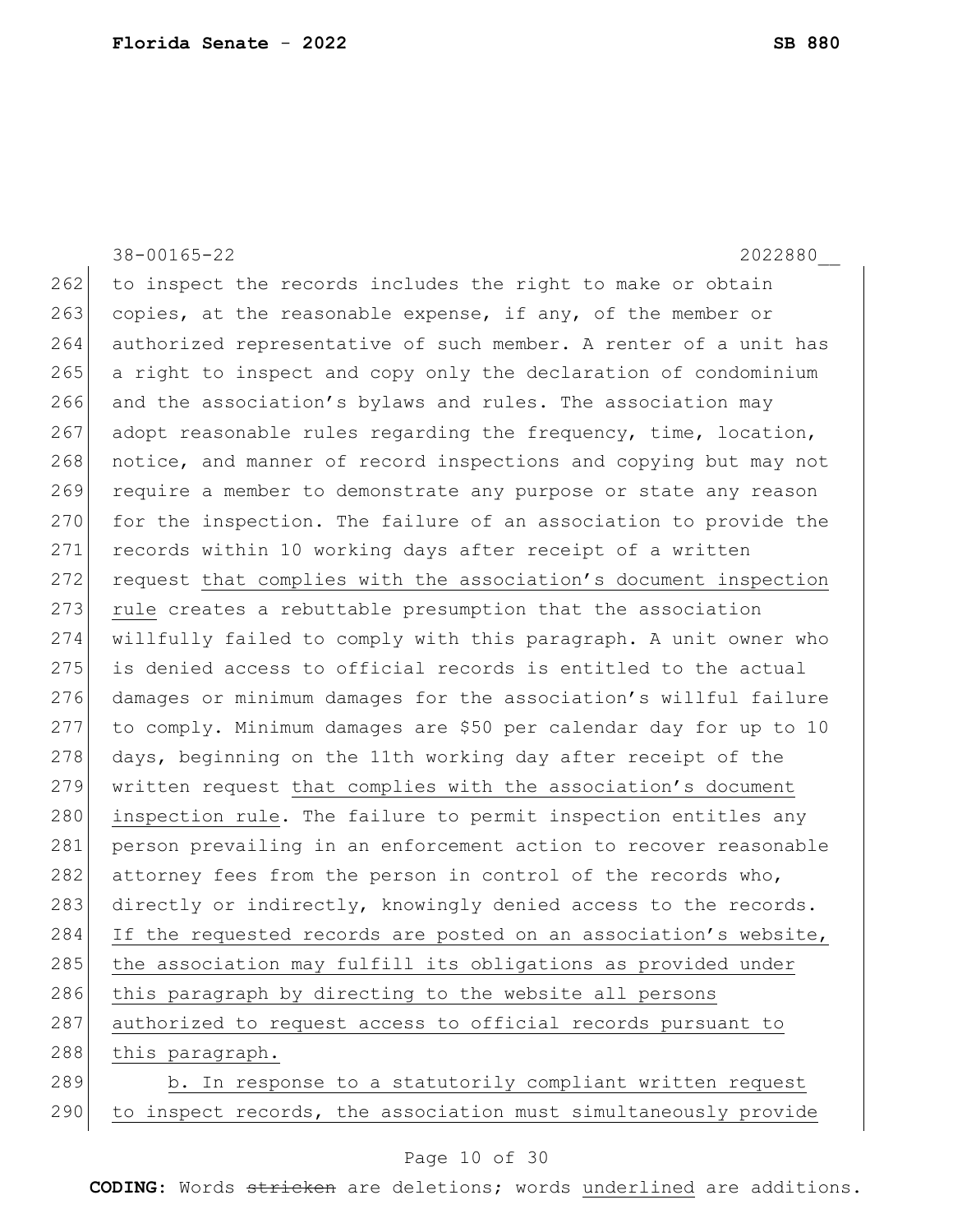|     | $38 - 00165 - 22$<br>2022880                                     |
|-----|------------------------------------------------------------------|
| 291 | an itemized list to the requestor of all records made available  |
| 292 | for inspection and copying and a sworn affidavit in which the    |
| 293 | person facilitating or handling the association's compliance     |
| 294 | with the request attests to the veracity of the itemized list    |
| 295 | provided to the requestor. The itemized list must also identify  |
| 296 | any of the association's official records that were not made     |
| 297 | available to the requestor. An association must maintain an      |
| 298 | itemized list provided under this sub-subparagraph for 7 years.  |
| 299 | The delivery by an association of an itemized list and affidavit |
| 300 | pursuant to this sub-subparagraph creates a rebuttable           |
| 301 | presumption that the association has complied with this          |
| 302 | paragraph.                                                       |
| 303 | 2. Any director or member of the board or association or a       |
| 304 | community association manager who knowingly, willfully, and      |
| 305 | repeatedly violates subparagraph 1. commits a misdemeanor of the |
| 306 | second degree, punishable as provided in s. 775.082 or s.        |
| 307 | 775.083. For purposes of this subparagraph, the term             |
| 308 | "repeatedly" means two or more violations within a 12-month      |
| 309 | period.                                                          |
| 310 | 3.2. Any person who knowingly or intentionally defaces or        |
| 311 | destroys accounting records that are required by this chapter to |
| 312 | be maintained during the period for which such records are       |
| 313 | required to be maintained, or who knowingly or intentionally     |
| 314 | fails to create or maintain accounting records that are required |
| 315 | to be created or maintained, with the intent of causing harm to  |
| 316 | the association or one or more of its members, commits a         |
| 317 | misdemeanor of the first degree, punishable as provided in s.    |
| 318 | 775.082 or s. 775.083 is personally subject to a civil penalty   |
| 319 | pursuant to s. 718.501(1)(d).                                    |

# Page 11 of 30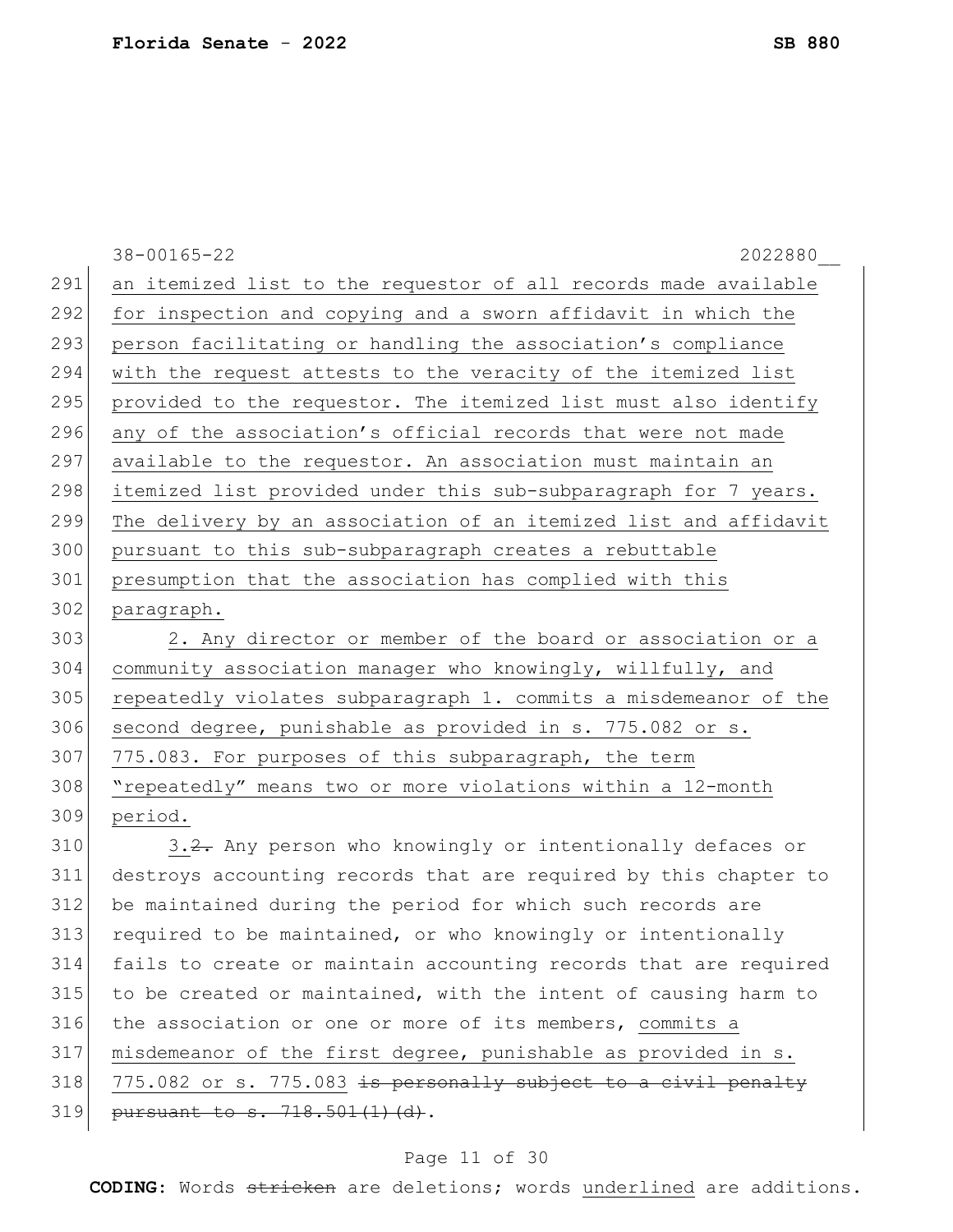|     | $38 - 00165 - 22$<br>2022880                                     |
|-----|------------------------------------------------------------------|
| 320 | 4. Any person who willfully and knowingly refuses to             |
| 321 | release or otherwise produce association records with the intent |
| 322 | to avoid or escape detection, arrest, trial, or punishment for   |
| 323 | the commission of a crime, or to assist another person with such |
| 324 | avoidance or escape, commits a felony of the third degree,       |
| 325 | punishable as provided in s. 775.082, s. 775.083, or s. 775.084. |
| 326 | 5.3. The association shall maintain an adequate number of        |
| 327 | copies of the declaration, articles of incorporation, bylaws,    |
| 328 | and rules, and all amendments to each of the foregoing, as well  |
| 329 | as the question and answer sheet as described in s. 718.504 and  |
| 330 | year-end financial information required under this section, on   |
| 331 | the condominium property to ensure their availability to unit    |
| 332 | owners and prospective purchasers, and may charge its actual     |
| 333 | costs for preparing and furnishing these documents to those      |
| 334 | requesting the documents. An association shall allow a member or |
| 335 | his or her authorized representative to use a portable device,   |
| 336 | including a smartphone, tablet, portable scanner, or any other   |
| 337 | technology capable of scanning or taking photographs, to make an |
| 338 | electronic copy of the official records in lieu of the           |
| 339 | association's providing the member or his or her authorized      |
| 340 | representative with a copy of such records. The association may  |
| 341 | not charge a member or his or her authorized representative for  |
| 342 | the use of a portable device. Notwithstanding this paragraph,    |
| 343 | the following records are not accessible to unit owners:         |
| 311 | a Any record protected by the lawyer-client privilege as         |

344 a. Any record protected by the lawyer-client privilege as described in s. 90.502 and any record protected by the work- product privilege, including a record prepared by an association 347 attorney or prepared at the attorney's express direction, which reflects a mental impression, conclusion, litigation strategy,

# Page 12 of 30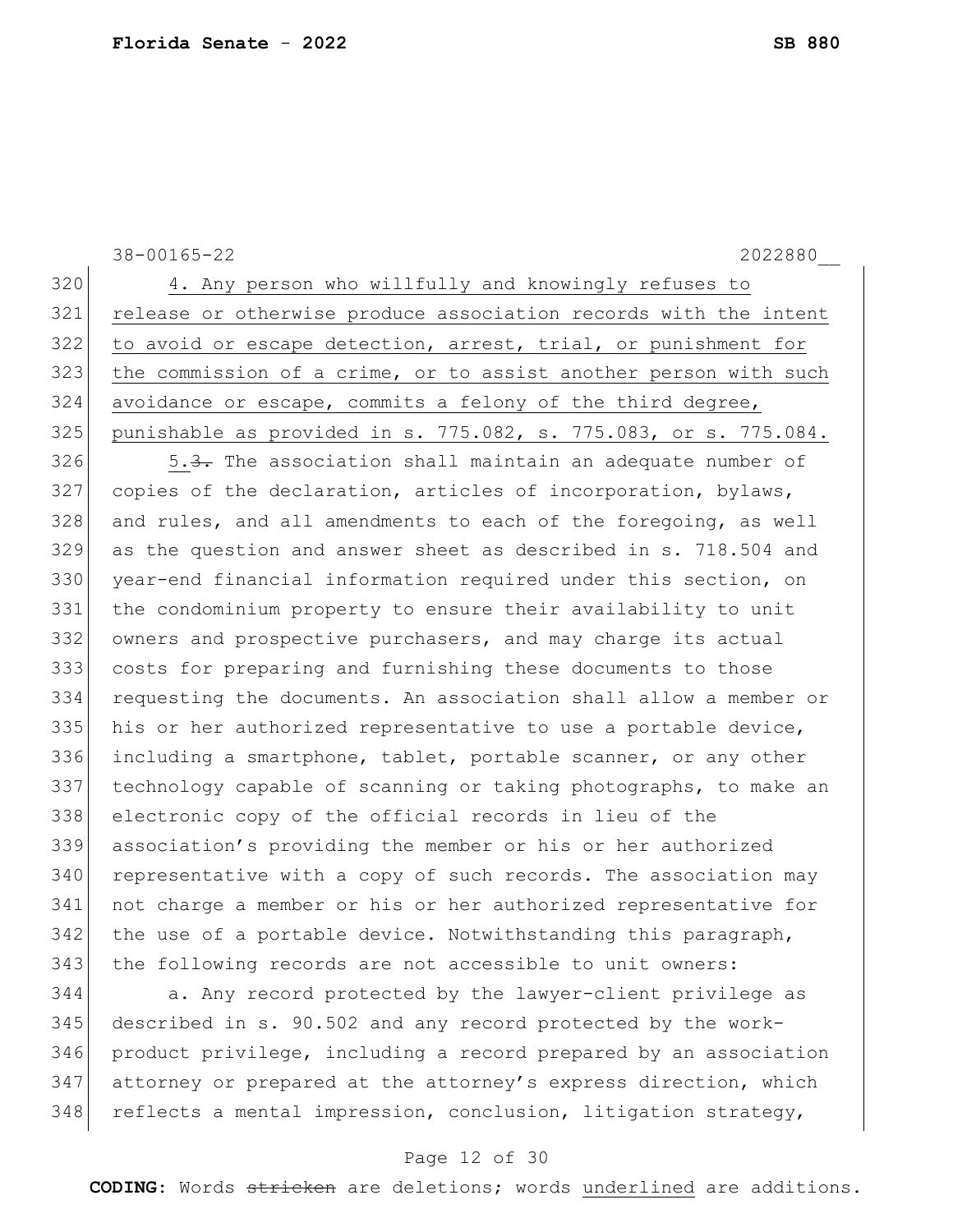```
38-00165-22 2022880__
349 or legal theory of the attorney or the association, and which 
350 was prepared exclusively for civil or criminal litigation or for 
351 adversarial administrative proceedings, or which was prepared in 
352 anticipation of such litigation or proceedings until the 
353 conclusion of the litigation or proceedings.
354 b. Information obtained by an association in connection 
355 with the approval of the lease, sale, or other transfer of a
356 unit.
357 c. Personnel records of association or management company 
358 employees, including, but not limited to, disciplinary, payroll, 
359 health, and insurance records. For purposes of this sub-
360 subparagraph, the term "personnel records" does not include 
361 written employment agreements with an association employee or 
362 management company, or budgetary or financial records that 
363 indicate the compensation paid to an association employee.
364 d. Medical records of unit owners.
365 e. Social security numbers, driver license numbers, credit 
366 card numbers, e-mail addresses, telephone numbers, facsimile 
367 numbers, emergency contact information, addresses of a unit 
368 owner other than as provided to fulfill the association's notice 
369 requirements, and other personal identifying information of any 
370 person, excluding the person's name, unit designation, mailing
371 address, property address, and any address, e-mail address, or 
372 facsimile number provided to the association to fulfill the 
373 association's notice requirements. Notwithstanding the 
374 restrictions in this sub-subparagraph, an association may print 
375 and distribute to unit owners a directory containing the name,
376 unit address, and all telephone numbers of each unit owner. 
377 However, an owner may exclude his or her telephone numbers from
```
#### Page 13 of 30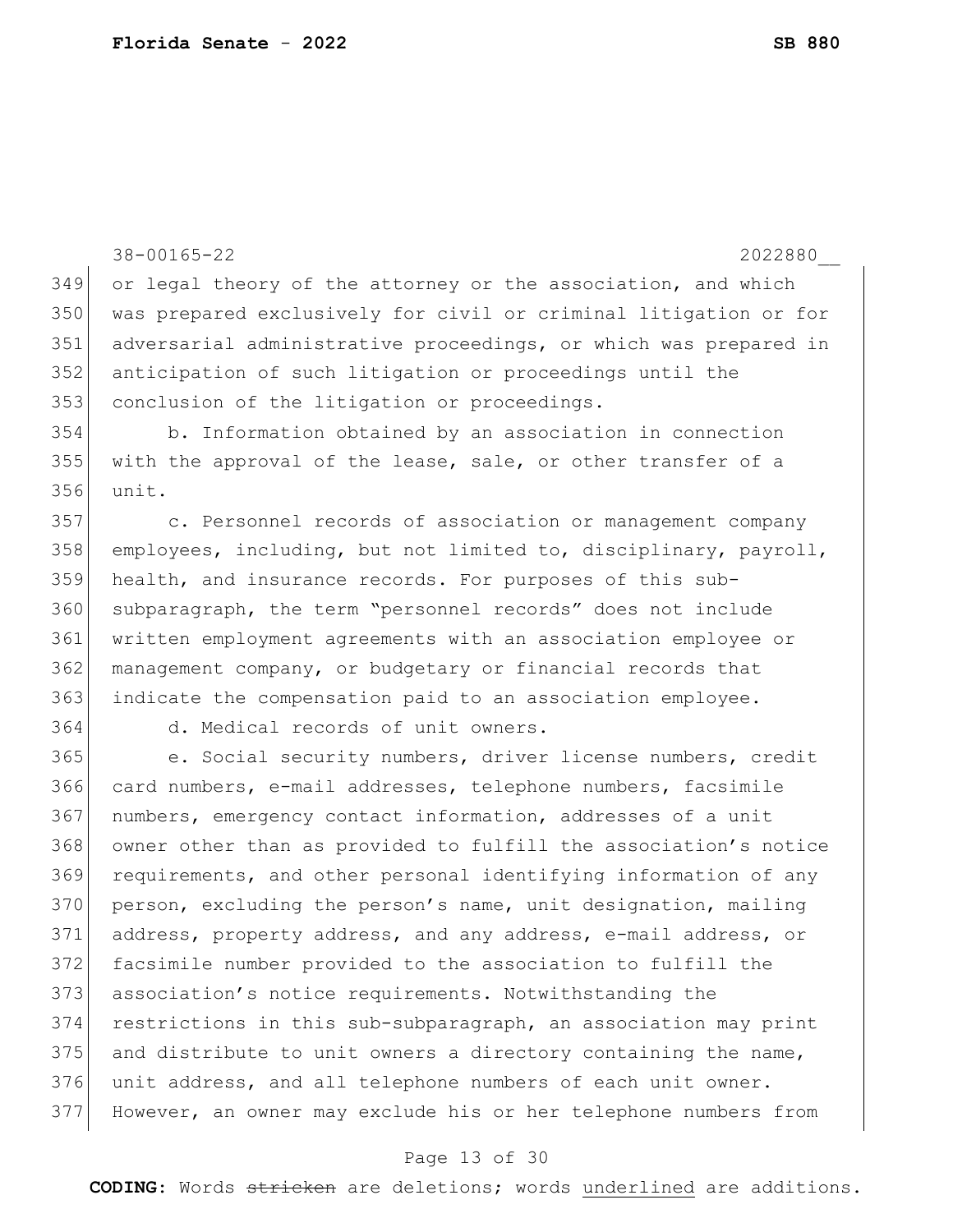38-00165-22 2022880\_\_ 378 the directory by so requesting in writing to the association. An 379 owner may consent in writing to the disclosure of other contact 380 information described in this sub-subparagraph. The association 381 is not liable for the inadvertent disclosure of information that 382 is protected under this sub-subparagraph if the information is 383 included in an official record of the association and is 384 voluntarily provided by an owner and not requested by the 385 association. 386 f. Electronic security measures that are used by the 387 association to safeguard data, including passwords. 388 g. The software and operating system used by the 389 association which allow the manipulation of data, even if the 390 owner owns a copy of the same software used by the association. 391 The data is part of the official records of the association. 392 h. All affirmative acknowledgments made pursuant to s. 393 718.121(4)(c). 394  $(q)$ 1. By January 1, 2024 <del>2019</del>, an association managing a  $395$  condominium with 25  $150$  or more units which does not contain 396 timeshare units shall post digital copies of the documents 397 specified in subparagraph 2. on its website or make such 398 documents available through an application that can be 399 downloaded on a mobile device. 400 a. The association's website or application must be: 401 (I) An independent website, application, or web portal 402 wholly owned and operated by the association; or 403 (II) A website, application, or web portal operated by a 404 third-party provider with whom the association owns, leases, 405 rents, or otherwise obtains the right to operate a web page, 406 subpage, web portal, collection of subpages or web portals, or

#### Page 14 of 30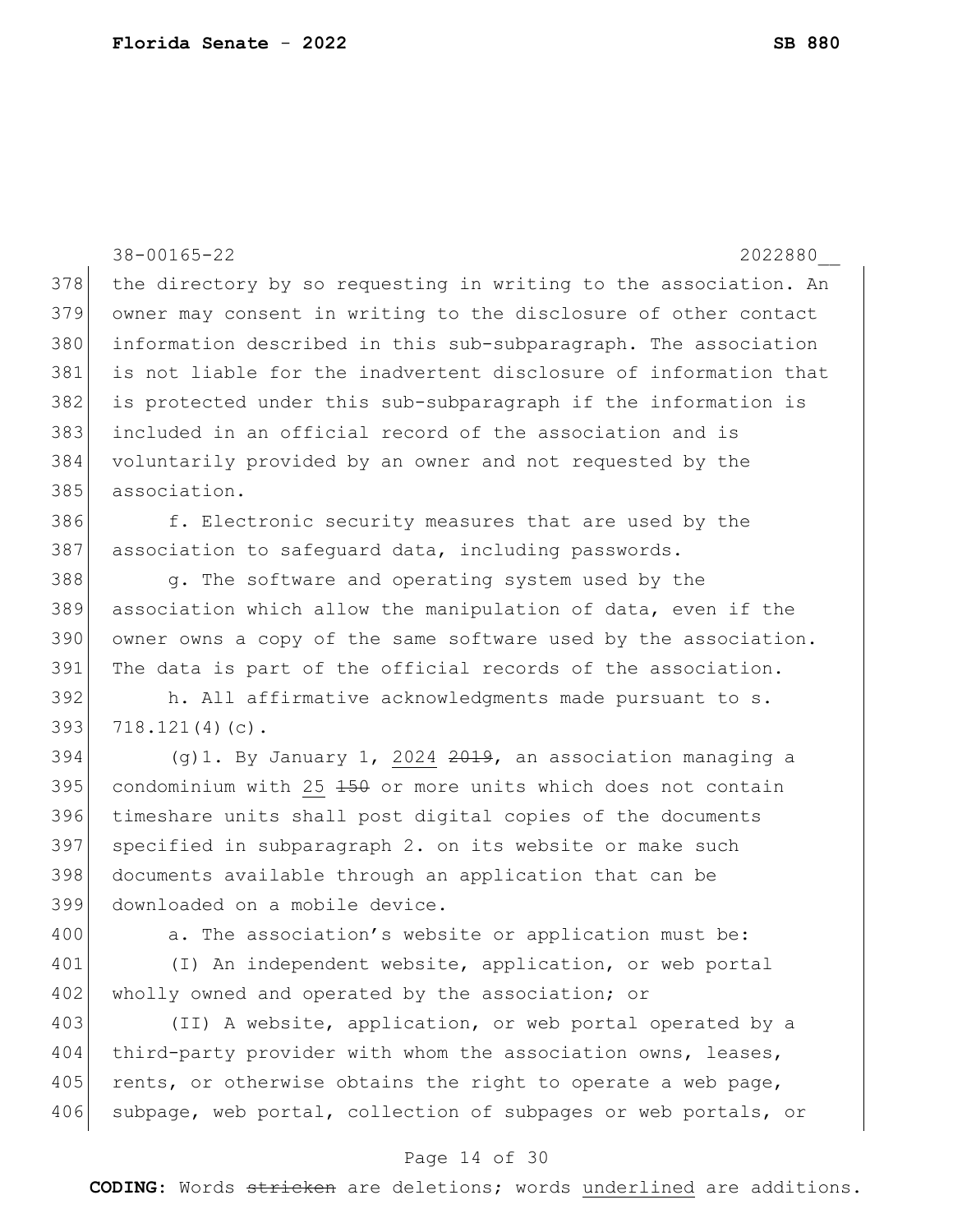|     | $38 - 00165 - 22$<br>2022880                                     |
|-----|------------------------------------------------------------------|
| 407 | an application which is dedicated to the association's           |
| 408 | activities and on which required notices, records, and documents |
| 409 | may be posted or made available by the association.              |
| 410 | b. The association's website or application must be              |
| 411 | accessible through the Internet and must contain a subpage, web  |
| 412 | portal, or other protected electronic location that is           |
| 413 | inaccessible to the general public and accessible only to unit   |
| 414 | owners and employees of the association.                         |
| 415 | c. Upon a unit owner's written request, the association          |
| 416 | must provide the unit owner with a username and password and     |
| 417 | access to the protected sections of the association's website or |
| 418 | application which contain any notices, records, or documents     |
| 419 | that must be electronically provided.                            |
| 420 | 2. A current copy of the following documents must be posted      |
| 421 | in digital format on the association's website or application:   |
| 422 | a. The recorded declaration of condominium of each               |
| 423 | condominium operated by the association and each amendment to    |
| 424 | each declaration.                                                |
| 425 | b. The recorded bylaws of the association and each               |
| 426 | amendment to the bylaws.                                         |
| 427 | c. The articles of incorporation of the association, or          |
| 428 | other documents creating the association, and each amendment to  |
| 429 | the articles of incorporation or other documents. The copy       |
| 430 | posted pursuant to this sub-subparagraph must be a copy of the   |
| 431 | articles of incorporation filed with the Department of State.    |
| 432 | d. The rules of the association.                                 |
| 433 | e. A list of all executory contracts or documents to which       |
| 434 | the association is a party or under which the association or the |
| 435 | unit owners have an obligation or responsibility and, after      |
|     | Page 15 of 30                                                    |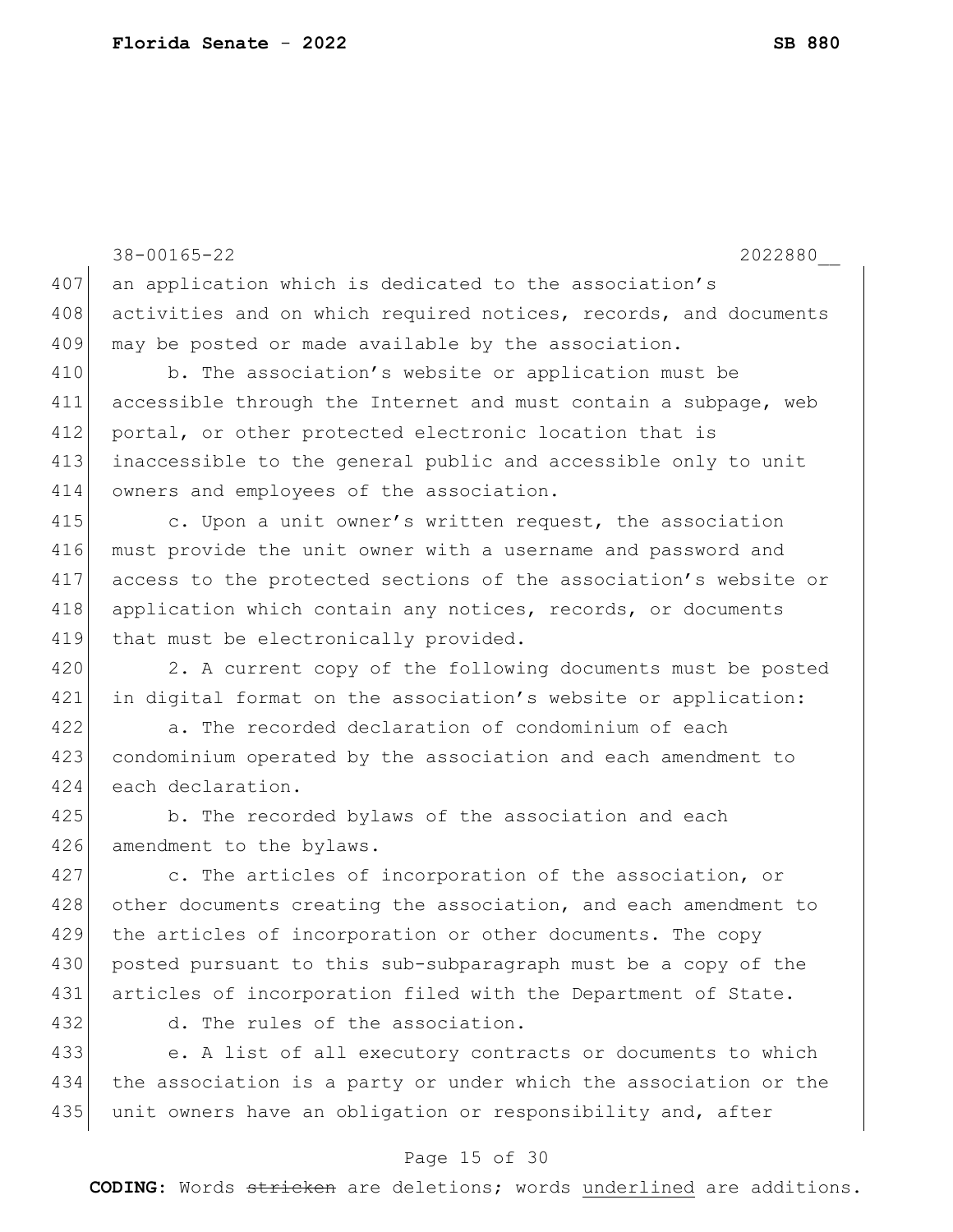|     | $38 - 00165 - 22$<br>2022880                                         |
|-----|----------------------------------------------------------------------|
| 436 | bidding for the related materials, equipment, or services has        |
| 437 | closed, a list of bids received by the association within the        |
| 438 | past year. Summaries of bids for materials, equipment, or            |
| 439 | services which exceed \$500 must be maintained on the website or     |
| 440 | application for 1 year. In lieu of summaries, complete copies of     |
| 441 | the bids may be posted.                                              |
| 442 | f. The annual budget required by s. $718.112(2)$ (f) and any         |
| 443 | proposed budget to be considered at the annual meeting.              |
| 444 | g. The financial report required by subsection (13) and any          |
| 445 | monthly income or expense statement to be considered at a            |
| 446 | meeting.                                                             |
| 447 | h. The certification of each director required by s.                 |
| 448 | 718.112(2)(d)4.b.                                                    |
| 449 | i. All contracts or transactions between the association             |
| 450 | and any director, officer, corporation, firm, or association         |
| 451 | that is not an affiliated condominium association or any other       |
| 452 | entity in which an association director is also a director or        |
| 453 | officer and financially interested.                                  |
| 454 | j. Any contract or document regarding a conflict of                  |
| 455 | interest or possible conflict of interest as provided in ss.         |
| 456 | 468.436(2)(b)6. and 718.3027(3).                                     |
| 457 | k. The notice of any unit owner meeting and the agenda for           |
| 458 | the meeting, as required by s. $718.112(2)$ (d) 3., no later than 14 |
| 459 | days before the meeting. The notice must be posted in plain view     |
| 460 | on the front page of the website or application, or on a             |
| 461 | separate subpage of the website or application labeled "Notices"     |
| 462 | which is conspicuously visible and linked from the front page.       |
| 463 | The association must also post on its website or application any     |
| 464 | document to be considered and voted on by the owners during the      |
|     |                                                                      |

# Page 16 of 30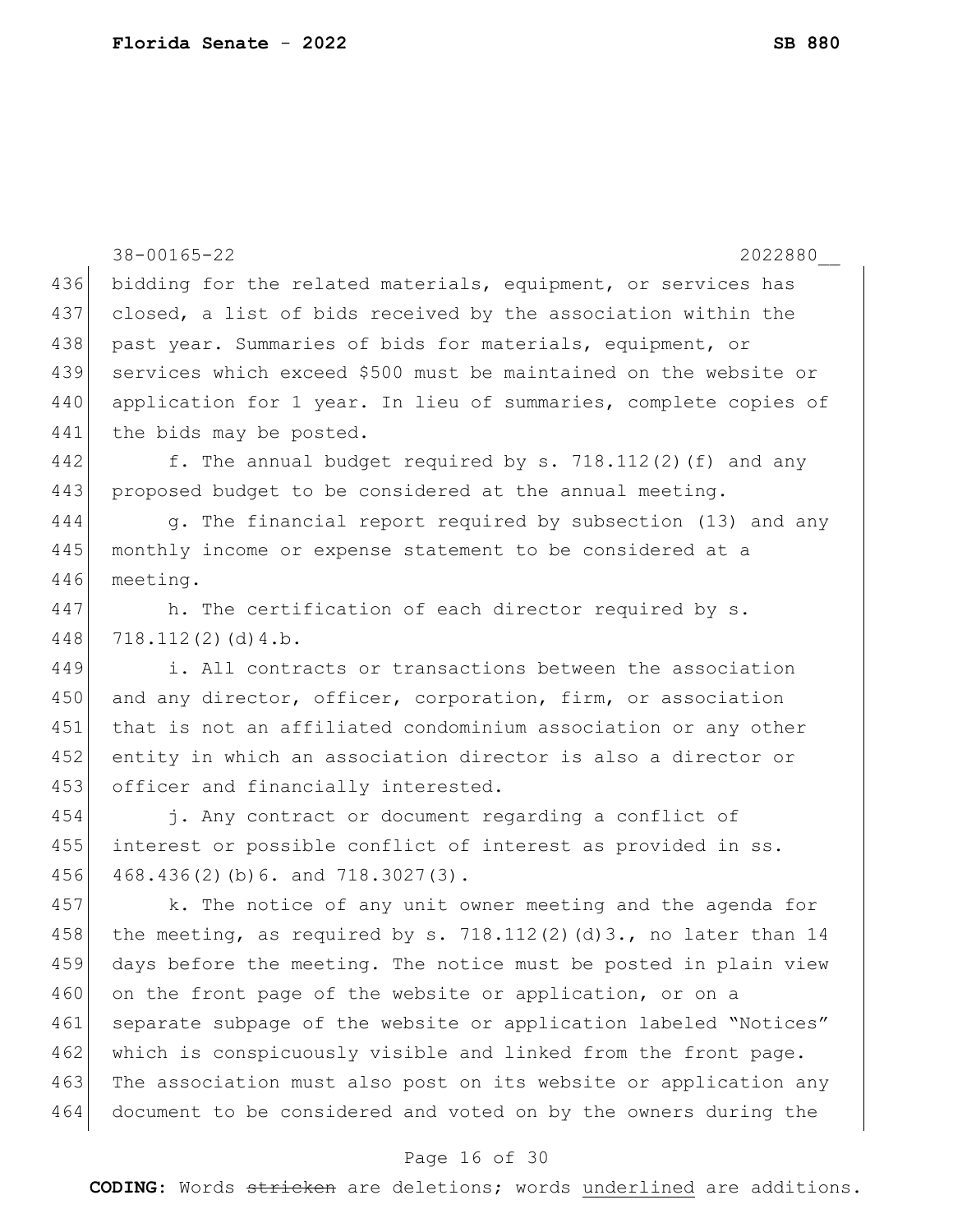|     | $38 - 00165 - 22$<br>2022880                                    |
|-----|-----------------------------------------------------------------|
| 465 | meeting or any document listed on the agenda at least 7 days    |
| 466 | before the meeting at which the document or the information     |
| 467 | within the document will be considered.                         |
| 468 | 1. Notice of any board meeting, the agenda, and any other       |
| 469 | document required for the meeting as required by s.             |
| 470 | $718.112(2)(c)$ , which must be posted no later than the date   |
| 471 | required for notice under $s. 718.112(2)(c)$ .                  |
| 472 | 3. The association shall ensure that the information and        |
| 473 | records described in paragraph (c), which are not allowed to be |
| 474 | accessible to unit owners, are not posted on the association's  |
| 475 | website or application. If protected information or information |
| 476 | restricted from being accessible to unit owners is included in  |
| 477 | documents that are required to be posted on the association's   |
| 478 | website or application, the association shall ensure the        |
| 479 | information is redacted before posting the documents.           |
| 480 | Notwithstanding the foregoing, the association or its agent is  |
| 481 | not liable for disclosing information that is protected or      |
| 482 | restricted under this paragraph unless such disclosure was made |
| 483 | with a knowing or intentional disregard of the protected or     |
| 484 | restricted nature of such information.                          |
| 485 | 4. The failure of the association to post information           |
| 486 | required under subparagraph 2. is not in and of itself          |
| 487 | sufficient to invalidate any action or decision of the          |
| 488 | association's board or its committees.                          |
| 489 | 5. By January 1, 2024, an association managing 25 or more       |
| 490 | units, not including timeshare units, shall post on its website |
| 491 | digital copies of all official records subject to inspection by |
| 492 | tenants or unit owners or their authorized representatives.     |
| 493 | $(15)$ DEBIT CARDS.-                                            |
|     |                                                                 |

# Page 17 of 30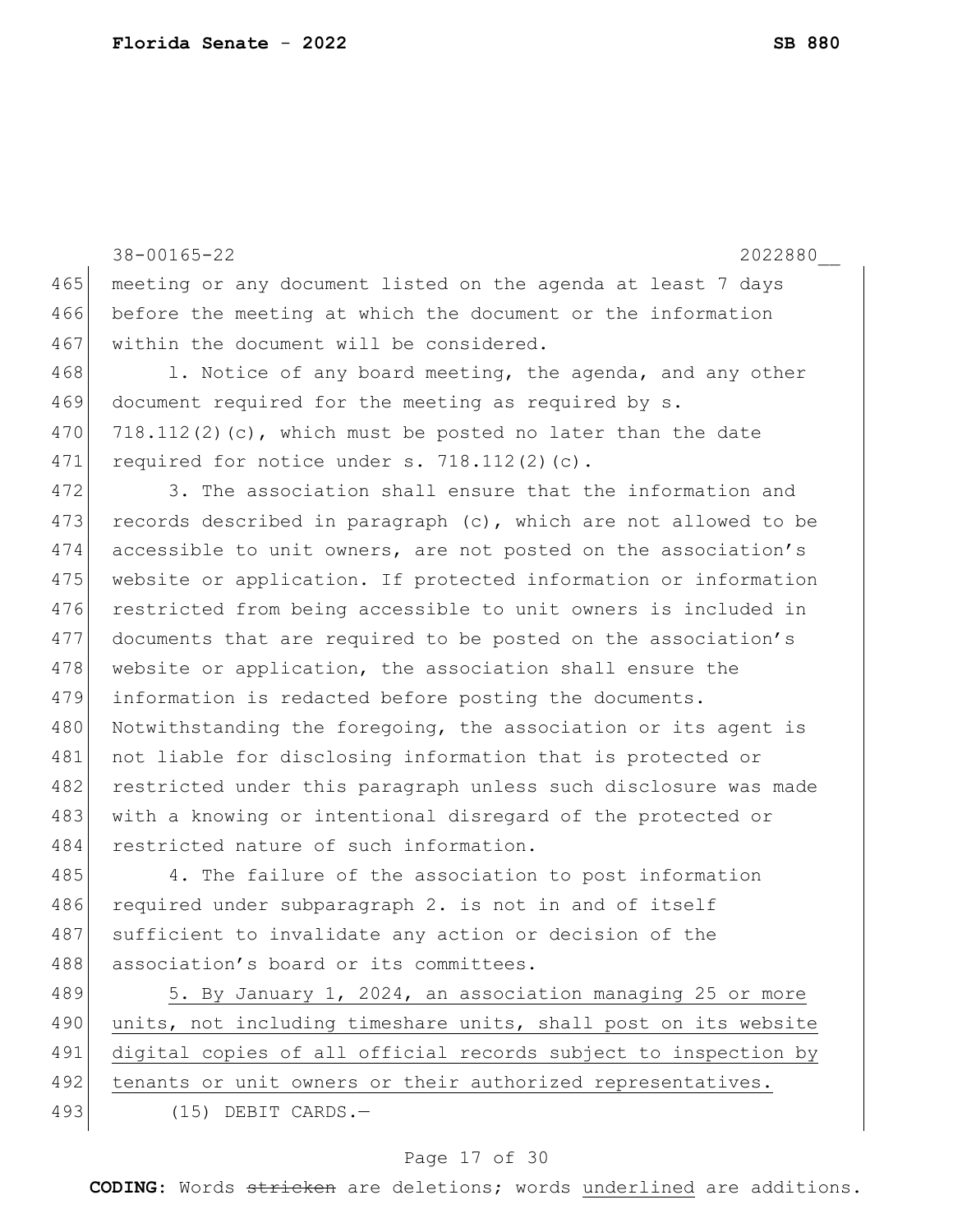|     | $38 - 00165 - 22$<br>2022880                                     |
|-----|------------------------------------------------------------------|
| 494 | (b) A person who uses Use of a debit card issued in the          |
| 495 | name of the association, or billed directly to the association,  |
| 496 | for any expense that is not a lawful obligation of the           |
| 497 | association commits theft under s. 812.014. For the purposes of  |
| 498 | this paragraph, a "lawful obligation of the association" means   |
| 499 | an obligation that has been properly preapproved by the board    |
| 500 | and is reflected in the meeting minutes or the written budget    |
| 501 | may be prosecuted as credit card fraud pursuant to s. 817.61.    |
| 502 | Section 3. Section 718.1285, Florida Statutes, is created        |
| 503 | to read:                                                         |
| 504 | 718.1285 Fraudulent voting activities related to                 |
| 505 | association elections; penalties.-                               |
| 506 | (1) Each of the following acts is a fraudulent voting            |
| 507 | activity related to association elections and constitutes a      |
| 508 | felony of the third degree, punishable as provided in s.         |
| 509 | 775.082, s. 775.083, or s. 775.084:                              |
| 510 | (a) Willfully and falsely swearing or affirming any oath or      |
| 511 | affirmation, or willfully procuring another person to swear or   |
| 512 | affirm falsely to an oath or affirmation, in connection with or  |
| 513 | arising out of voting or elections.                              |
| 514 | (b) Perpetrating or attempting to perpetrate, or aiding in       |
| 515 | the perpetration of, any fraud in connection with any vote cast, |
| 516 | to be cast, or attempted to be cast.                             |
| 517 | (c) Preventing an elector from voting, or preventing an          |
| 518 | elector from voting as the elector intended, by fraudulently     |
| 519 | changing or attempting to change a ballot, ballot envelope,      |
| 520 | vote, or voting certificate of the elector.                      |
| 521 | (d) Using bribery, menace, threat, or any other corruption       |
| 522 | to attempt, directly or indirectly, to influence, deceive, or    |

# Page 18 of 30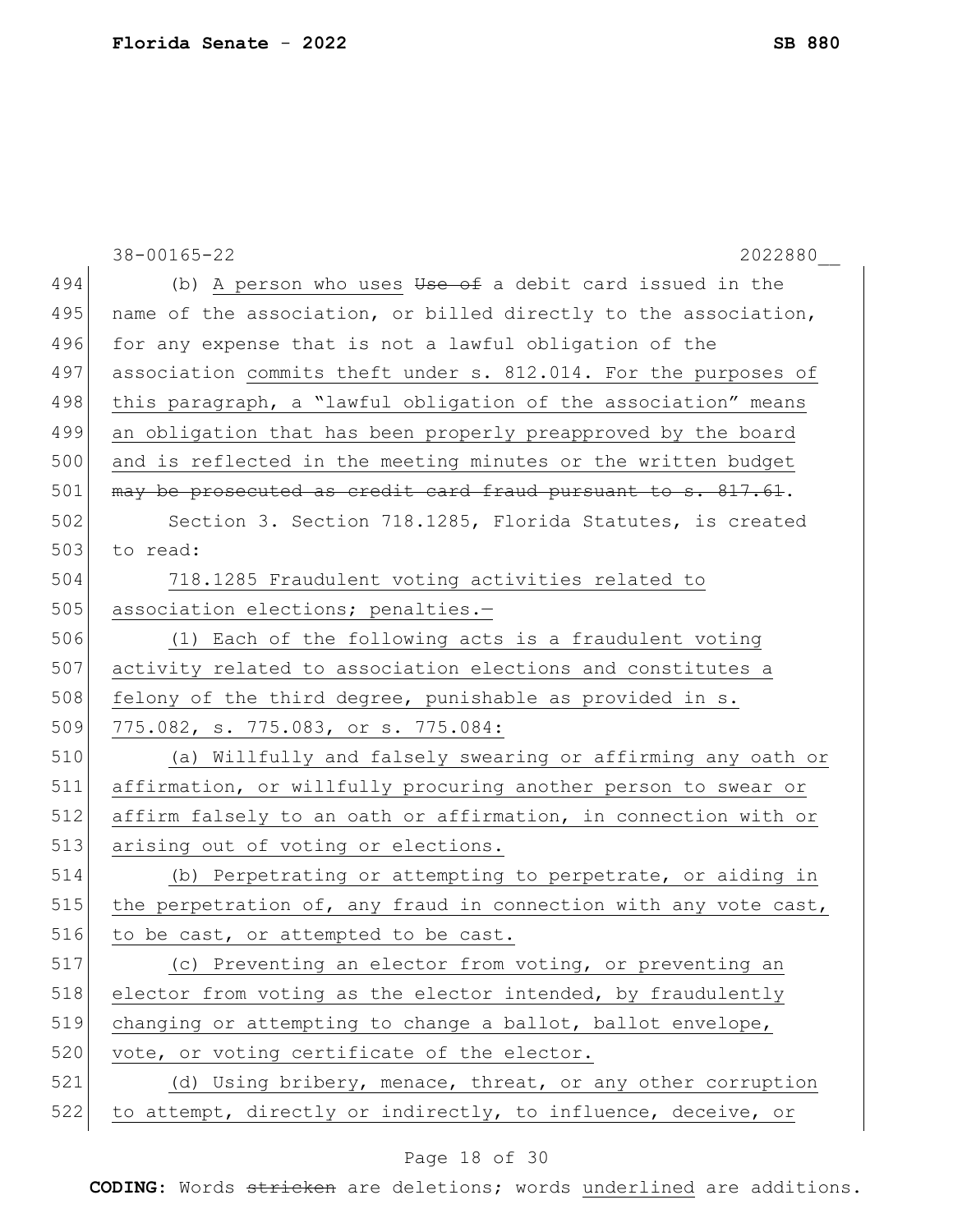|     | $38 - 00165 - 22$<br>2022880                                     |
|-----|------------------------------------------------------------------|
| 523 | deter any elector in voting.                                     |
| 524 | (e) Directly or indirectly giving or promising anything of       |
| 525 | value to another person with the intent to buy the vote of that  |
| 526 | person or another person or to corruptly influence that person   |
| 527 | or another person in casting his or her vote. However, this      |
| 528 | paragraph does not apply to the serving of food to be consumed   |
| 529 | at an election rally or meeting or to any item of nominal value  |
| 530 | which is used as an election advertisement, including a campaign |
| 531 | message designed to be worn by a person.                         |
| 532 | (f) Directly or indirectly using or threatening to use           |
| 533 | force, violence, or intimidation or any tactic of coercion or    |
| 534 | intimidation to induce or compel an individual to vote or        |
| 535 | refrain from voting in an election or on any particular ballot   |
| 536 | measure.                                                         |
| 537 | (2) Each of the following acts constitutes a felony of the       |
| 538 | third degree, punishable as provided in s. 775.082, s. 775.083,  |
| 539 | or s. 775.084:                                                   |
| 540 | (a) Knowingly aiding, abetting, or advising a person in the      |
| 541 | commission of a fraudulent voting activity related to            |
| 542 | association elections.                                           |
| 543 | (b) Agreeing, conspiring, combining, or confederating with       |
| 544 | at least one other person to commit a fraudulent voting activity |
| 545 | related to association elections.                                |
| 546 | (c) Having knowledge of a fraudulent voting activity             |
| 547 | related to association elections and giving any aid to the       |
| 548 | offender with intent that the offender avoid or escape           |
| 549 | detection, arrest, trial, or punishment. This paragraph does not |
| 550 | apply to a licensed attorney giving legal advice to a client.    |
| 551 | Section 4. Subsection (1) of section 718.501, Florida            |

# Page 19 of 30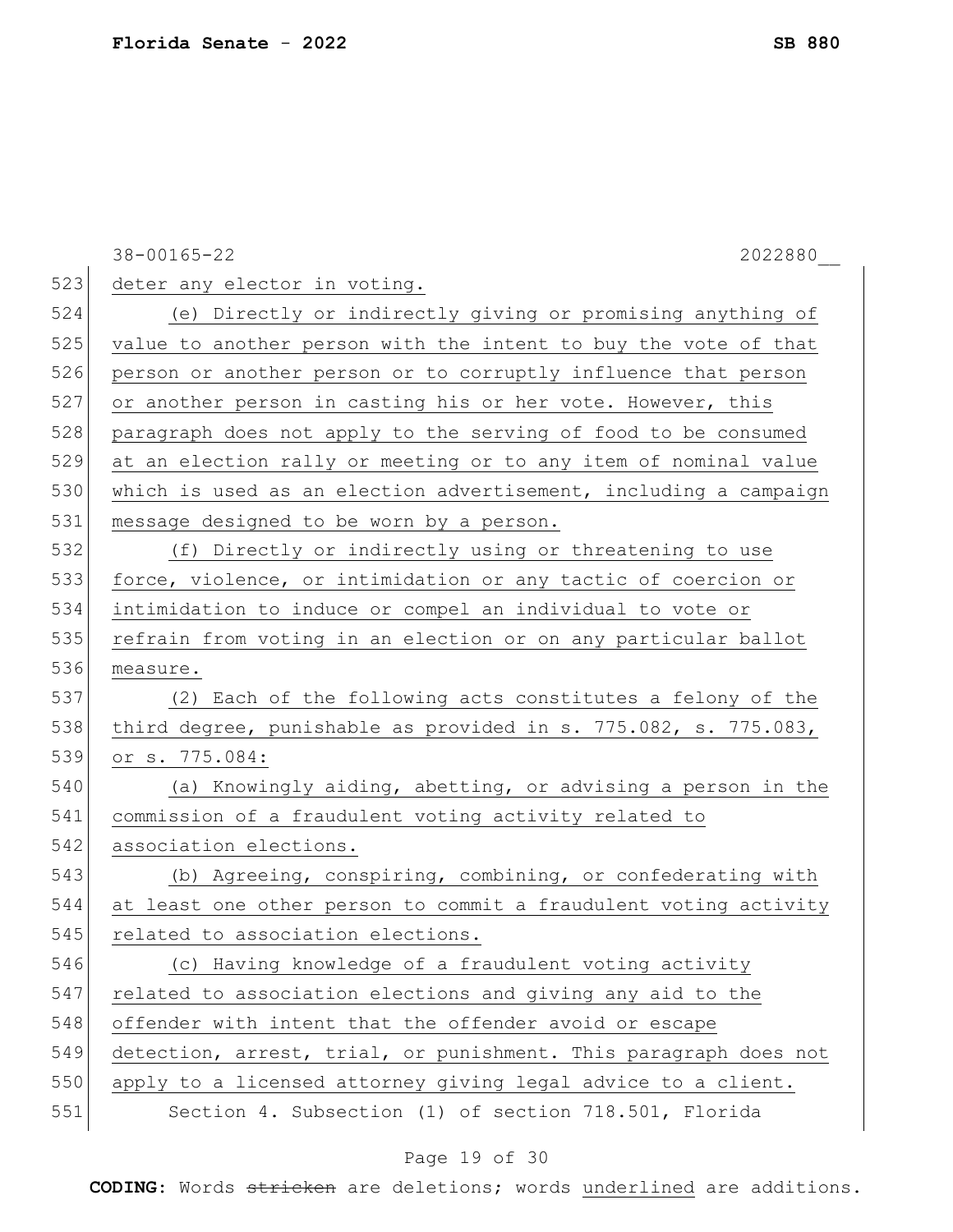```
38-00165-22 2022880__
552 Statutes, is amended to read:
553 718.501 Authority, responsibility, and duties of Division 
554 of Florida Condominiums, Timeshares, and Mobile Homes.—
555 (1) The division may enforce and ensure compliance with 
556 this chapter and rules relating to the development,
557 construction, sale, lease, ownership, operation, and management 
558 of residential condominium units. In performing its duties, the
559 division has complete jurisdiction to investigate complaints and 
560 enforce compliance with respect to associations that are still 
561 under developer control or the control of a bulk assignee or 
562 bulk buyer pursuant to part VII of this chapter and complaints 
563 against developers, bulk assignees, or bulk buyers involving 
564 improper turnover or failure to turnover, pursuant to s. 
565 718.301. However, after turnover has occurred, the division has 
566 jurisdiction to investigate complaints related only to financial 
567 issues, elections, and the maintenance of and unit owner access 
568 to association records under s. 718.111(12). As used in this
569 subsection, the term "financial issue" means an issue related to 
570 operating budgets; reserve schedules; accounting records under
571 \vert s. 718.111(12)(a)11.; notices of meetings and meeting minutes
572 for budget or financial statement-related meetings; any
573 assessment for common expenses, fees, or fines; commingling of
574 funds; and any other records necessary to determine the revenues
575 and expenses of the association. The division may adopt rules to 
576 further specify what is included within the meaning of the term.
577 (a)1. The division may make necessary public or private
```
578 investigations within or outside this state to determine whether 579 any person has violated this chapter or any rule or order 580 hereunder, to aid in the enforcement of this chapter, or to aid

## Page 20 of 30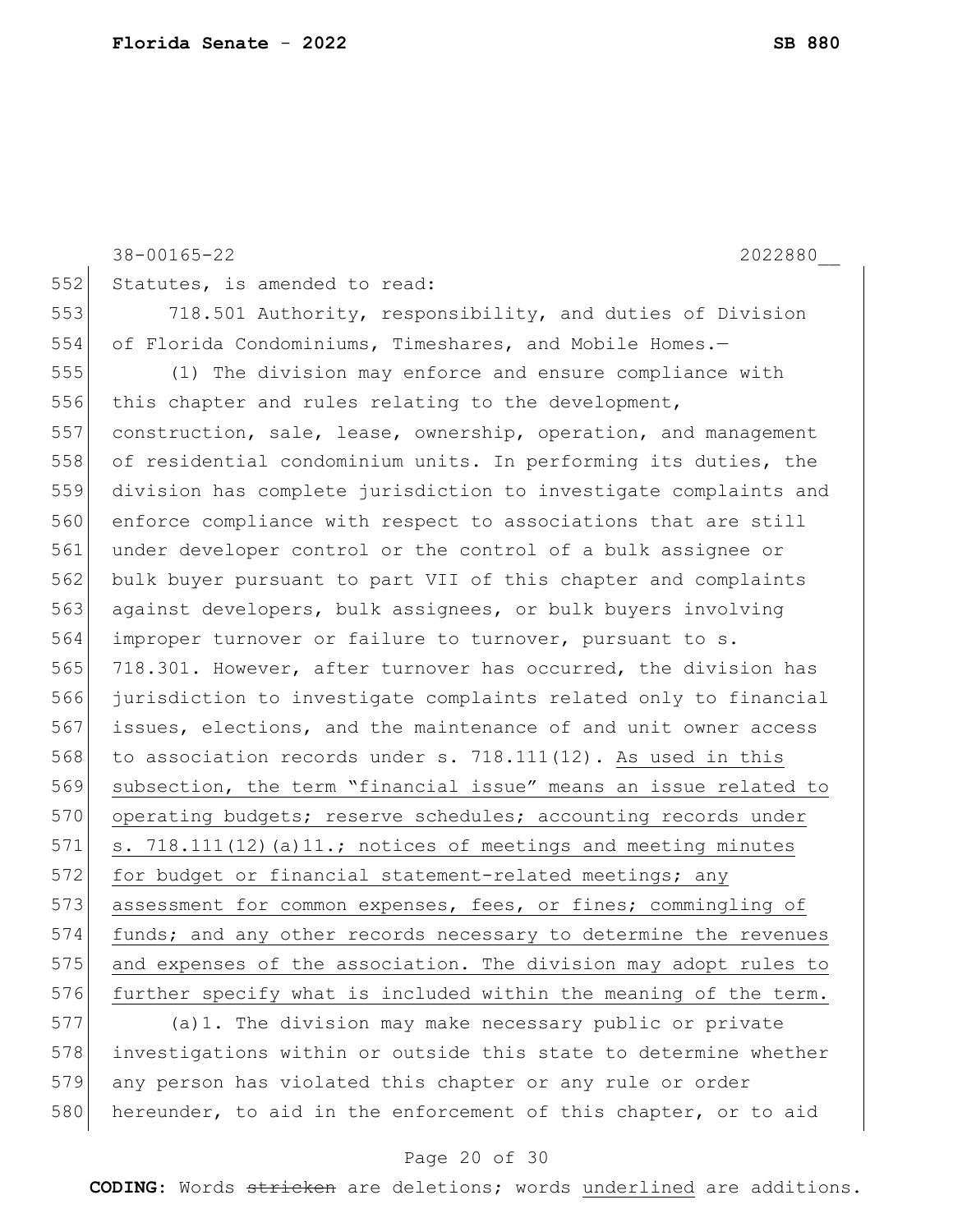38-00165-22 2022880\_\_

581 in the adoption of rules or forms.

582 2. The division may submit any official written report, 583 worksheet, or other related paper, or a duly certified copy 584 thereof, compiled, prepared, drafted, or otherwise made by and 585 duly authenticated by a financial examiner or analyst to be 586 admitted as competent evidence in any hearing in which the 587 financial examiner or analyst is available for cross-examination 588 and attests under oath that such documents were prepared as a 589 result of an examination or inspection conducted pursuant to 590 this chapter.

591 (b) The division may require or permit any person to file a 592 statement in writing, under oath or otherwise, as the division 593 determines, as to the facts and circumstances concerning a 594 matter to be investigated.

595 (c) For the purpose of any investigation under this 596 chapter, the division director or any officer or employee 597 designated by the division director may administer oaths or 598 affirmations, subpoena witnesses and compel their attendance, 599 take evidence, and require the production of any matter which is 600 relevant to the investigation, including the existence, 601 description, nature, custody, condition, and location of any 602 books, documents, or other tangible things and the identity and 603 location of persons having knowledge of relevant facts or any 604 other matter reasonably calculated to lead to the discovery of 605 | material evidence. Upon the failure by a person to obey a 606 subpoena or to answer questions propounded by the investigating 607 officer and upon reasonable notice to all affected persons, the 608 division may apply to the circuit court for an order compelling 609 compliance.

## Page 21 of 30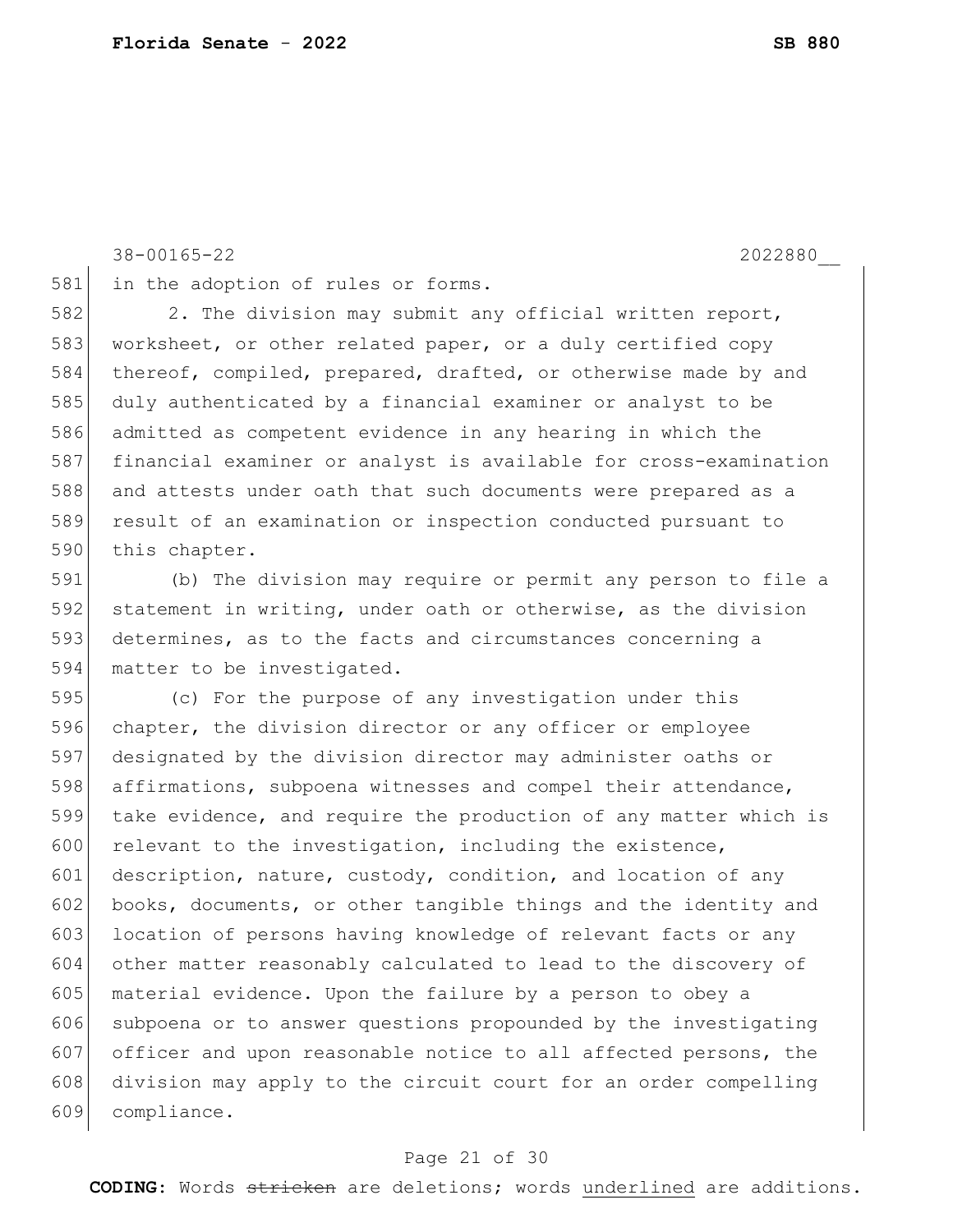38-00165-22 2022880\_\_ 610 (d) Notwithstanding any remedies available to unit owners 611 and associations, if the division has reasonable cause to 612 believe that a violation of any provision of this chapter or 613 related rule has occurred, the division may institute 614 enforcement proceedings in its own name against any developer, 615 bulk assignee, bulk buyer, association, officer, or member of 616 the board of administration, or its assignees or agents, as 617 follows: 618 1. The division may permit a person whose conduct or 619 actions may be under investigation to waive formal proceedings 620 and enter into a consent proceeding whereby orders, rules, or 621 letters of censure or warning, whether formal or informal, may 622 be entered against the person. 623 2. The division may issue an order requiring the developer, 624 bulk assignee, bulk buyer, association, developer-designated 625 officer, or developer-designated member of the board of 626 administration, developer-designated assignees or agents, bulk 627 assignee-designated assignees or agents, bulk buyer-designated 628 assignees or agents, community association manager, or community 629 association management firm to cease and desist from the 630 unlawful practice and take such affirmative action as in the 631 judgment of the division carry out the purposes of this chapter. 632 If the division finds that a developer, bulk assignee, bulk 633 buyer, association, officer, or member of the board of 634 administration, or its assignees or agents, is violating or is 635 about to violate any provision of this chapter, any rule adopted 636 or order issued by the division, or any written agreement 637 entered into with the division, and presents an immediate danger 638 to the public requiring an immediate final order, it may issue

#### Page 22 of 30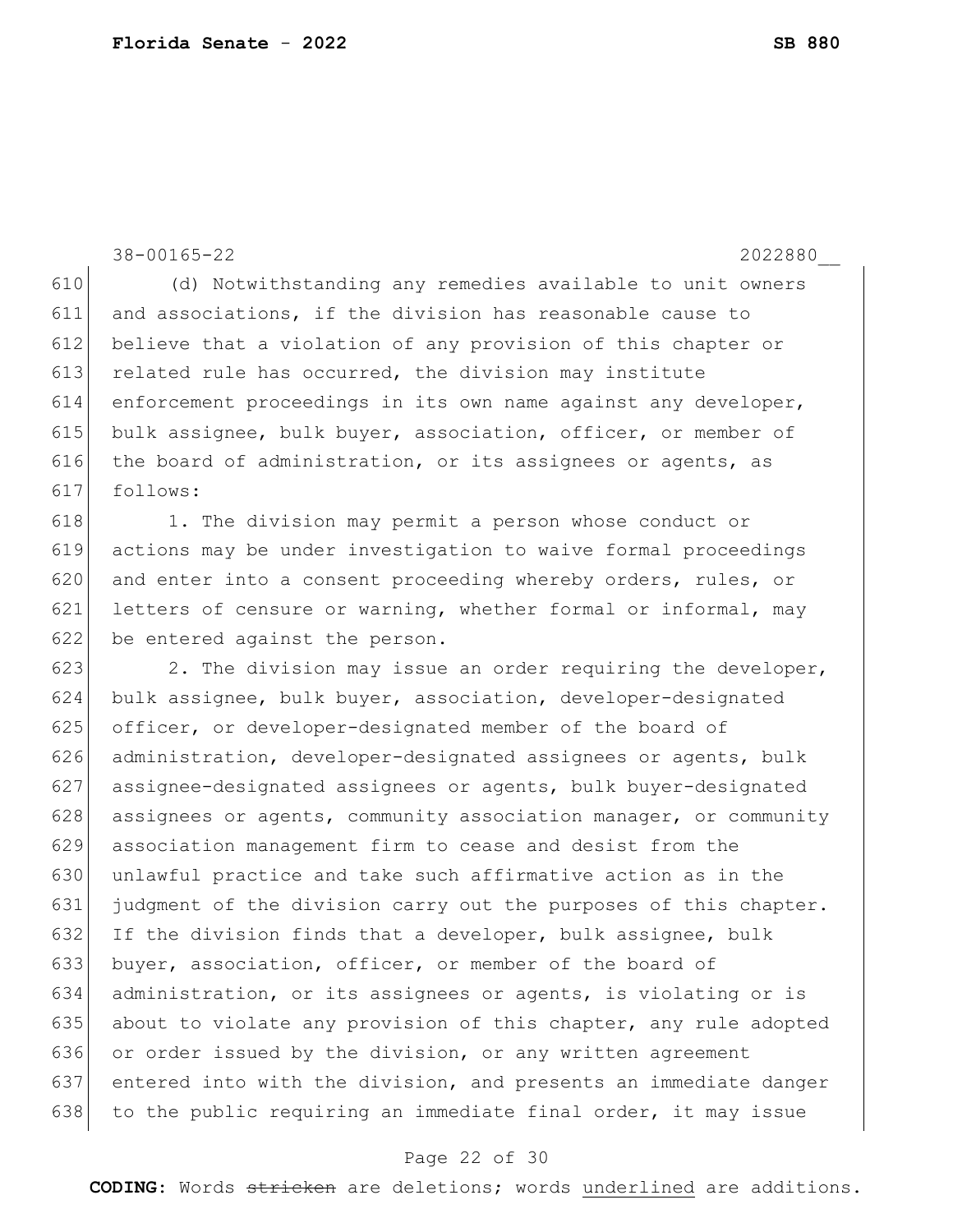641 desist order is effective for 90 days. If the division begins 642 nonemergency cease and desist proceedings, the emergency cease 643 and desist order remains effective until the conclusion of the 644 proceedings under ss. 120.569 and 120.57. 645 3. If a developer, bulk assignee, or bulk buyer fails to 646 pay any restitution determined by the division to be owed, plus 647 any accrued interest at the highest rate permitted by  $law$ , 648 within 30 days after expiration of any appellate time period of 649 a final order requiring payment of restitution or the conclusion 650 of any appeal thereof, whichever is later, the division must 651 bring an action in circuit or county court on behalf of any 652 association, class of unit owners, lessees, or purchasers for 653 restitution, declaratory relief, injunctive relief, or any other 654 available remedy. The division may also temporarily revoke its 655 acceptance of the filing for the developer to which the 656 restitution relates until payment of restitution is made. 657 4. The division may petition the court for appointment of a 658 receiver or conservator. If appointed, the receiver or 659 conservator may take action to implement the court order to 660 ensure the performance of the order and to remedy any breach 661 thereof. In addition to all other means provided by law for the 662 enforcement of an injunction or temporary restraining order, the 663 circuit court may impound or sequester the property of a party 664 defendant, including books, papers, documents, and related 665 records, and allow the examination and use of the property by 666 the division and a court-appointed receiver or conservator.

38-00165-22 2022880\_\_

639 an emergency cease and desist order reciting with particularity

640 the facts underlying such findings. The emergency cease and

667 5. The division may apply to the circuit court for an order

## Page 23 of 30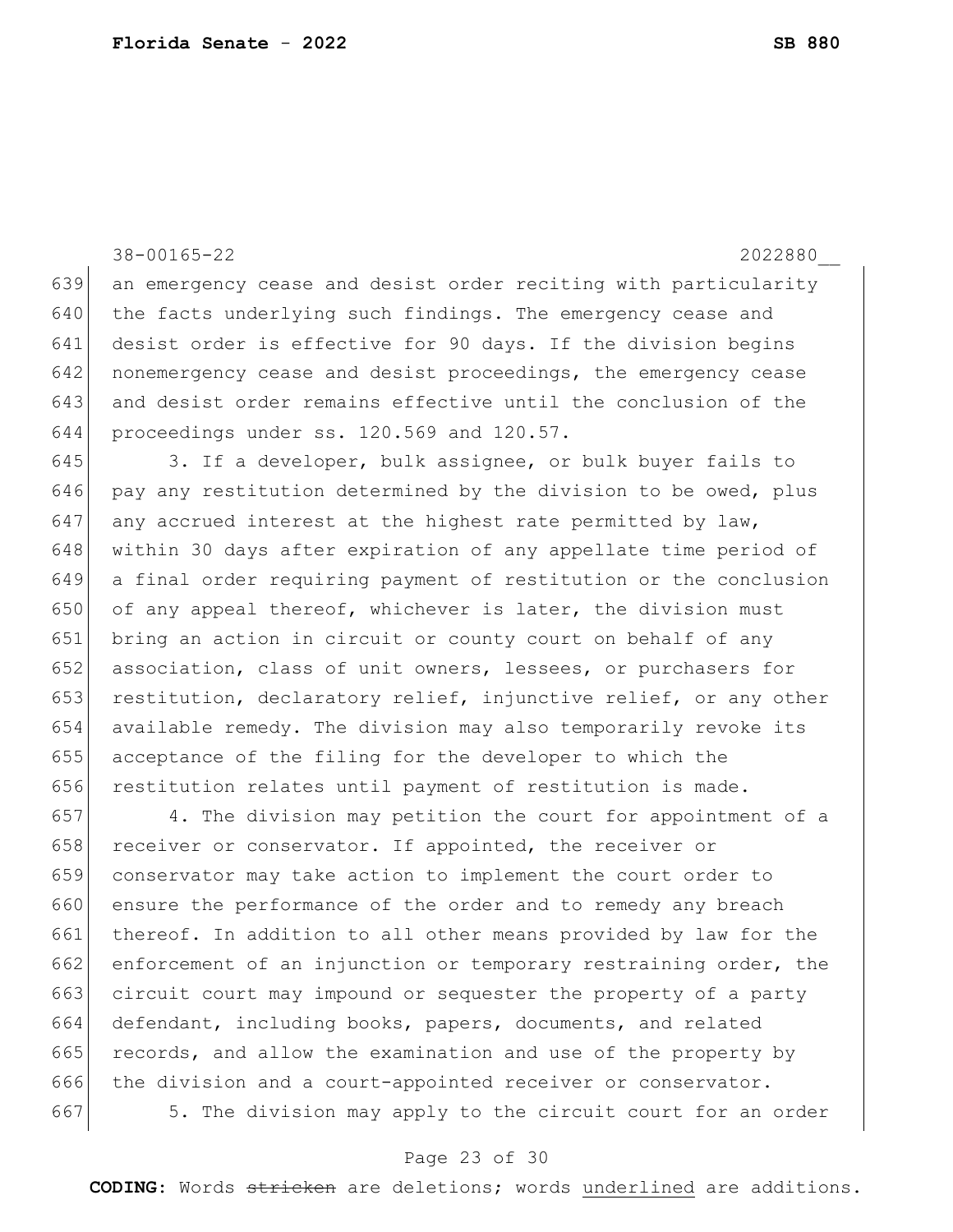38-00165-22 2022880\_\_ 668 of restitution whereby the defendant in an action brought under 669 subparagraph 4. is ordered to make restitution of those sums 670 shown by the division to have been obtained by the defendant in 671 violation of this chapter. At the option of the court, such 672 restitution is payable to the conservator or receiver appointed 673 under subparagraph 4. or directly to the persons whose funds or 674 assets were obtained in violation of this chapter. 675 6. The division may impose a civil penalty against a 676 developer, bulk assignee, or bulk buyer, or association, or its 677 assignee or agent, for any violation of this chapter or related 678 rule. The division may impose a civil penalty individually 679 against an officer or board member who willfully and knowingly 680 violates this chapter, an adopted rule, or a final order of the 681 division; may order the removal of such individual as an officer 682 or from the board of administration or as an officer of the 683 association; and may prohibit such individual from serving as an 684 officer or on the board of a community association for a period 685 of time. The term "willfully and knowingly" means that the 686 division informed the officer or board member that his or her 687 action or intended action violates this chapter, a rule adopted 688 under this chapter, or a final order of the division and that 689 the officer or board member refused to comply with the 690 requirements of this chapter, a rule adopted under this chapter, 691 or a final order of the division. The division, before 692 initiating formal agency action under chapter 120, must afford 693 the officer or board member an opportunity to voluntarily 694 comply, and an officer or board member who complies within 10 695 days is not subject to a civil penalty. A penalty may be imposed 696 on the basis of each day of continuing violation, but the

## Page 24 of 30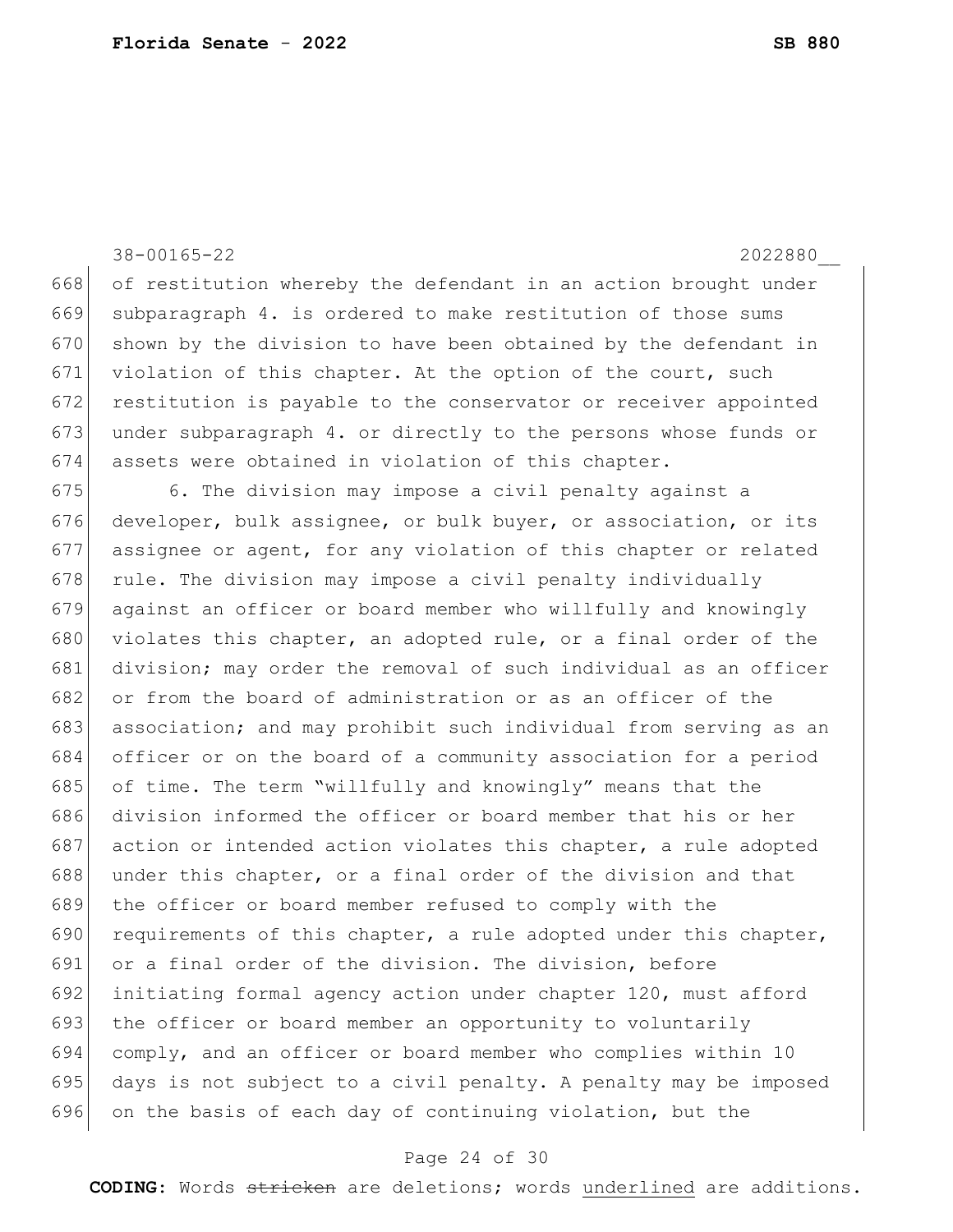697 penalty for any offense may not exceed \$5,000. The division 698 shall adopt, by rule, penalty quidelines applicable to possible 699 violations or to categories of violations of this chapter or 700 rules adopted by the division. The guidelines must specify a 701 meaningful range of civil penalties for each such violation of 702 the statute and rules and must be based upon the harm caused by 703 the violation, the repetition of the violation, and upon such 704 other factors deemed relevant by the division. For example, the 705 division may consider whether the violations were committed by a 706 developer, bulk assignee, or bulk buyer, or owner-controlled 707 association, the size of the association, and other factors. The 708 quidelines must designate the possible mitigating or aggravating 709 circumstances that justify a departure from the range of 710 penalties provided by the rules. It is the legislative intent 711 that minor violations be distinguished from those which endanger 712 the health, safety, or welfare of the condominium residents or 713 other persons and that such guidelines provide reasonable and 714 meaningful notice to the public of likely penalties that may be 715 imposed for proscribed conduct. This subsection does not limit 716 the ability of the division to informally dispose of 717 administrative actions or complaints by stipulation, agreed 718 settlement, or consent order. All amounts collected shall be 719 deposited with the Chief Financial Officer to the credit of the 720 Division of Florida Condominiums, Timeshares, and Mobile Homes 721 Trust Fund. If a developer, bulk assignee, or bulk buyer fails 722 to pay the civil penalty and the amount deemed to be owed to the 723 association, the division shall issue an order directing that

38-00165-22 2022880\_\_

724 such developer, bulk assignee, or bulk buyer cease and desist 725 from further operation until such time as the civil penalty is

# Page 25 of 30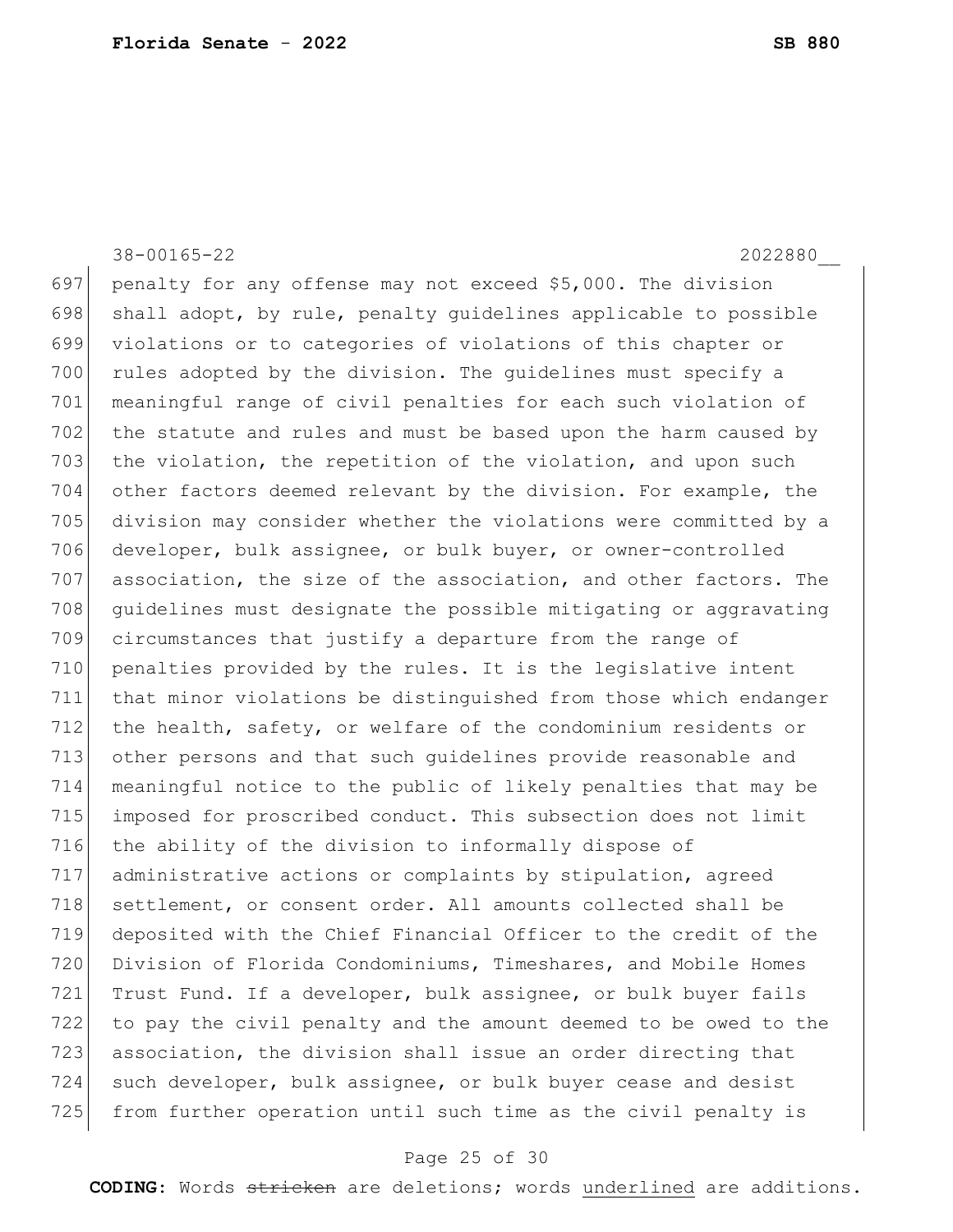38-00165-22 2022880\_\_ 726 paid or may pursue enforcement of the penalty in a court of 727 competent jurisdiction. If an association fails to pay the civil 728 penalty, the division shall pursue enforcement in a court of 729 competent jurisdiction, and the order imposing the civil penalty 730 or the cease and desist order is not effective until 20 days 731 after the date of such order. Any action commenced by the 732 division shall be brought in the county in which the division 733 has its executive offices or in the county where the violation 734 occurred.

735 7. If a unit owner presents the division with proof that 736 the unit owner has requested access to official records in 737 writing by certified mail, and that after 10 days the unit owner 738 again made the same request for access to official records in 739 writing by certified mail, and that more than 10 days has 740 elapsed since the second request and the association has still 741 failed or refused to provide access to official records as 742 required by this chapter, the division shall issue a subpoena 743 requiring production of the requested records where the records 744 are kept pursuant to s. 718.112.

745 8. In addition to subparagraph  $6.$ , the division may seek the imposition of a civil penalty through the circuit court for any violation for which the division may issue a notice to show 748 cause under paragraph  $(r)$ . The civil penalty shall be at least \$500 but no more than \$5,000 for each violation. The court may also award to the prevailing party court costs and reasonable attorney fees and, if the division prevails, may also award 752 reasonable costs of investigation.

753 (e) The division may prepare and disseminate a prospectus 754 and other information to assist prospective owners, purchasers,

## Page 26 of 30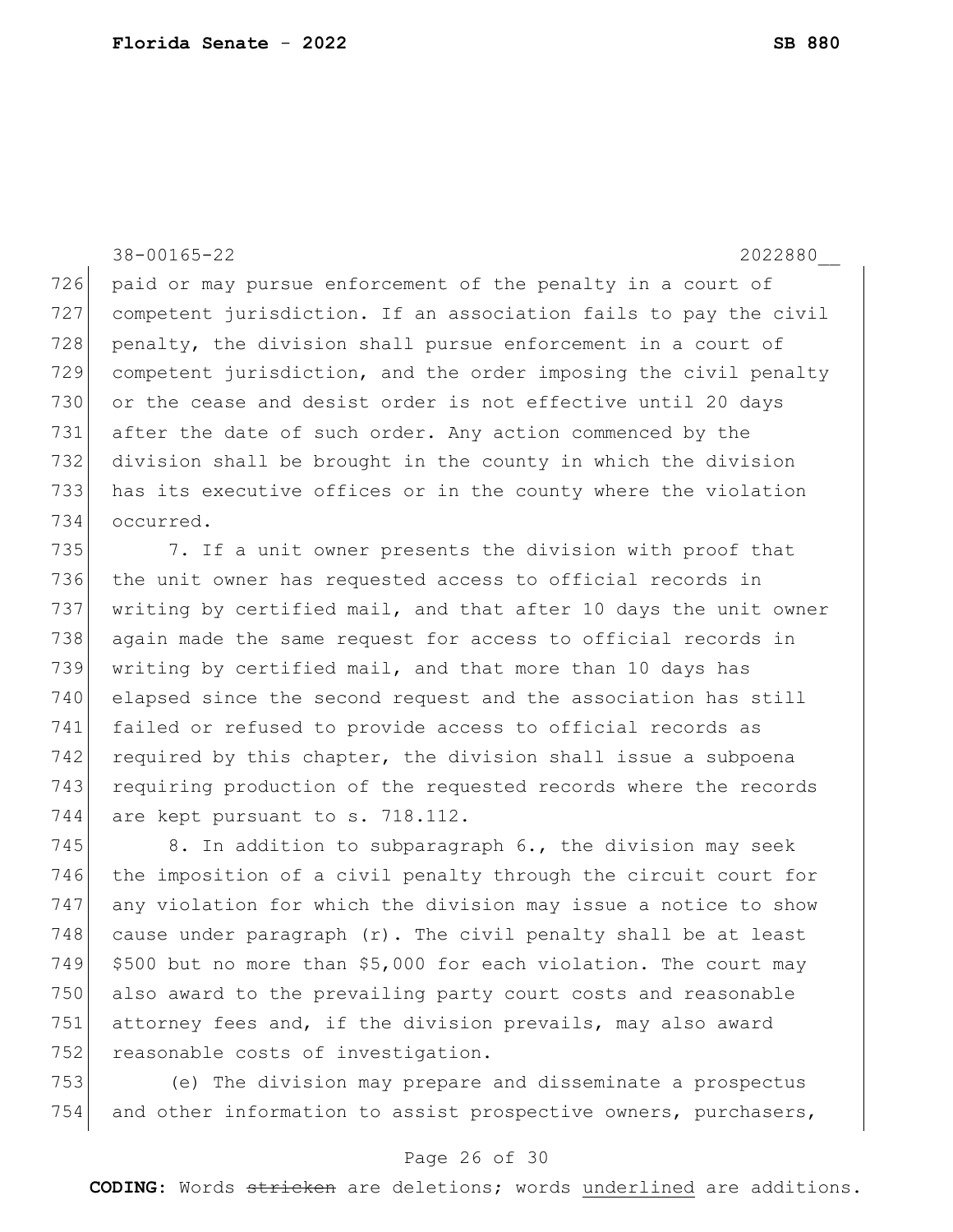38-00165-22 2022880\_\_ 755 lessees, and developers of residential condominiums in assessing 756 the rights, privileges, and duties pertaining thereto. 757 (f) The division may adopt rules to administer and enforce 758 this chapter. 759 (g) The division shall establish procedures for providing 760 notice to an association and the developer, bulk assignee, or 761 bulk buyer during the period in which the developer, bulk 762 assignee, or bulk buyer controls the association if the division 763 is considering the issuance of a declaratory statement with 764 respect to the declaration of condominium or any related 765 document governing such condominium community. 766 (h) The division shall furnish each association that pays 767 the fees required by paragraph (2) (a) a copy of this chapter, as 768 amended, and the rules adopted thereto on an annual basis. 769 (i) The division shall annually provide each association 770 with a summary of declaratory statements and formal legal 771 opinions relating to the operations of condominiums which were 772 rendered by the division during the previous year. 773 (j) The division shall provide training and educational 774 programs for condominium association board members and unit 775 owners. The training may, in the division's discretion, include 776 web-based electronic media, and live training and seminars in 777 various locations throughout the state. The division may review 778 and approve education and training programs for board members 779 and unit owners offered by providers and shall maintain a 780 current list of approved programs and providers and make such

781 list available to board members and unit owners in a reasonable 782 and cost-effective manner.

783 (k) The division shall maintain a toll-free telephone

## Page 27 of 30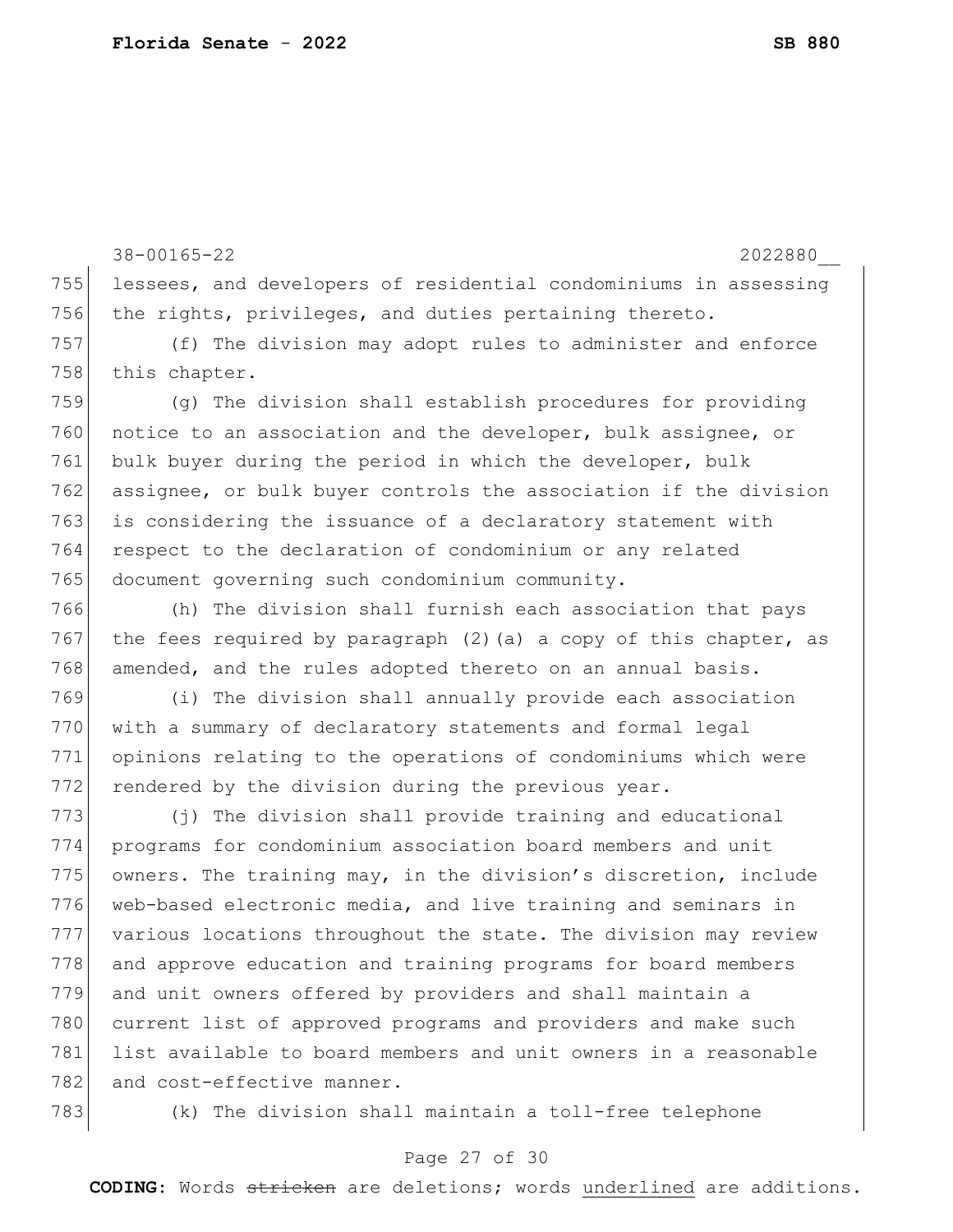38-00165-22 2022880\_\_

784 number accessible to condominium unit owners.

785 (l) The division shall develop a program to certify both 786 volunteer and paid mediators to provide mediation of condominium 787 disputes. The division shall provide, upon request, a list of 788 such mediators to any association, unit owner, or other 789 participant in alternative dispute resolution proceedings under 790 s. 718.1255 requesting a copy of the list. The division shall 791 include on the list of volunteer mediators only the names of 792 persons who have received at least 20 hours of training in 793 mediation techniques or who have mediated at least 20 disputes. 794 In order to become initially certified by the division, paid 795 mediators must be certified by the Supreme Court to mediate 796 court cases in county or circuit courts. However, the division 797 may adopt, by rule, additional factors for the certification of 798 paid mediators, which must be related to experience, education, 799 or background. Any person initially certified as a paid mediator 800 by the division must, in order to continue to be certified, 801 comply with the factors or requirements adopted by rule.

802 (m) If a complaint is made, the division must conduct its 803 inquiry with due regard for the interests of the affected 804 parties. Within 30 days after receipt of a complaint, the 805 division shall acknowledge the complaint in writing and notify 806 the complainant whether the complaint is within the jurisdiction 807 of the division and whether additional information is needed by 808 the division from the complainant. The division shall conduct 809 its investigation and, within 90 days after receipt of the 810 original complaint or of timely requested additional 811 information, take action upon the complaint. However, the 812 failure to complete the investigation within 90 days does not

## Page 28 of 30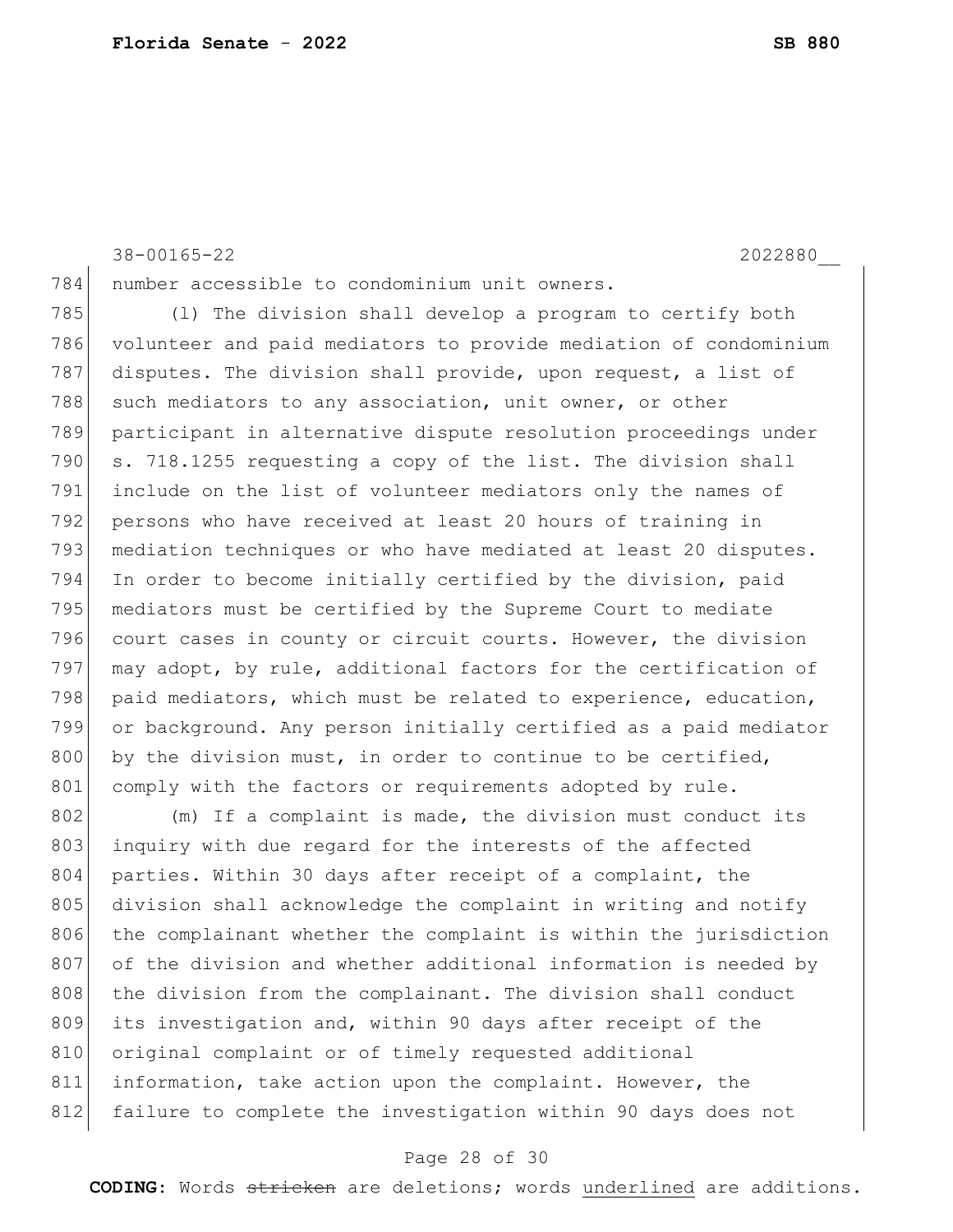38-00165-22 2022880\_\_ 813 prevent the division from continuing the investigation, 814 accepting or considering evidence obtained or received after 90 815 days, or taking administrative action if reasonable cause exists 816 to believe that a violation of this chapter or a rule has 817 occurred. If an investigation is not completed within the time 818 limits established in this paragraph, the division shall, on a 819 monthly basis, notify the complainant in writing of the status 820 of the investigation. When reporting its action to the 821 complainant, the division shall inform the complainant of any 822 right to a hearing under ss. 120.569 and 120.57. The division 823 may adopt rules regarding the submission of a complaint against 824 an association.

825 (n) Condominium association directors, officers, and 826 employees; condominium developers; bulk assignees, bulk buyers, 827 and community association managers; and community association 828 | management firms have an ongoing duty to reasonably cooperate 829 with the division in any investigation under this section. The 830 division shall refer to local law enforcement authorities any 831 person whom the division believes has altered, destroyed, 832 concealed, or removed any record, document, or thing required to 833 be kept or maintained by this chapter with the purpose to impair 834 its verity or availability in the department's investigation.

835 (o) The division may:

836 1. Contract with agencies in this state or other 837 jurisdictions to perform investigative functions; or

838 2. Accept grants-in-aid from any source.

839 (p) The division shall cooperate with similar agencies in 840 other jurisdictions to establish uniform filing procedures and 841 forms, public offering statements, advertising standards, and

## Page 29 of 30